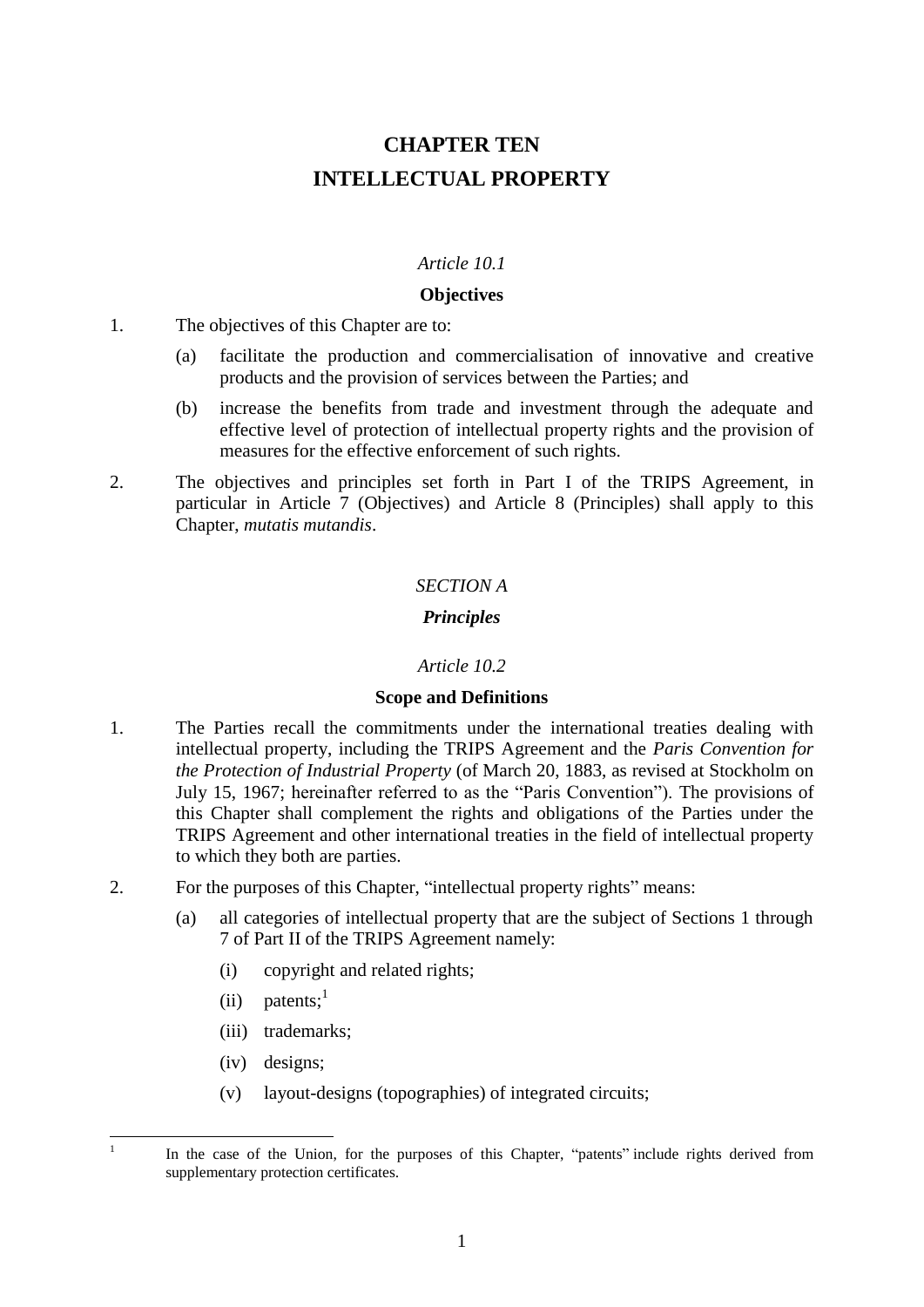- (vi) geographical indications;
- (vii) protection of undisclosed information; and
- (b) plant variety rights.

#### **Exhaustion**

Each Party shall be free to establish its own regime for the exhaustion of intellectual property rights subject to the relevant provisions of the TRIPS Agreement.

#### *SECTION B*

#### *Standards Concerning Intellectual Property Rights*

#### *Sub-Section A*

#### *Copyright and Related Rights*

### *Article 10.4*

#### **Protection Granted**

The Parties shall comply with the rights and obligations set out in the *Berne Convention for the Protection of Literary and Artistic Works* (of September 9, 1886, as last revised at Paris on July 24, 1971), the *WIPO Copyright Treaty* (adopted in Geneva on December 20, 1996), the *WIPO Performances and Phonograms Treaty* (adopted in Geneva on December 20, 1996), and the TRIPS Agreement.<sup>2</sup> The Parties may provide for protection of performers, producers of phonograms and broadcasting organisations in accordance with the relevant provisions of the *International Convention for the Protection of Performers, Producers of Phonograms and Broadcasting Organisations* (done at Rome on October 26, 1961).

#### *Article 10.5*

#### **Term of Protection**

- 1. Each Party shall provide, where the term of protection of a work is to be calculated on the basis of the life of the author, that the term shall be not less than the life of the author and seventy years after the author's death.
- 2. In the case of a work of joint authorship, the term referred to in paragraph 1 shall be calculated from the death of the last surviving author.
- 3. The term of protection of cinematographic works<sup>3</sup> shall be not less than seventy years after the work has been made available to the public with the consent of the

 $\overline{2}$ <sup>2</sup> Without prejudice to Article 10.6 (Producers of Phonograms), the Parties recognise that references to these international agreements are subject to the reservations which each Party has formulated in relation thereto.

<sup>3</sup> For the Union, the term "cinematographic works" also includes audiovisual works.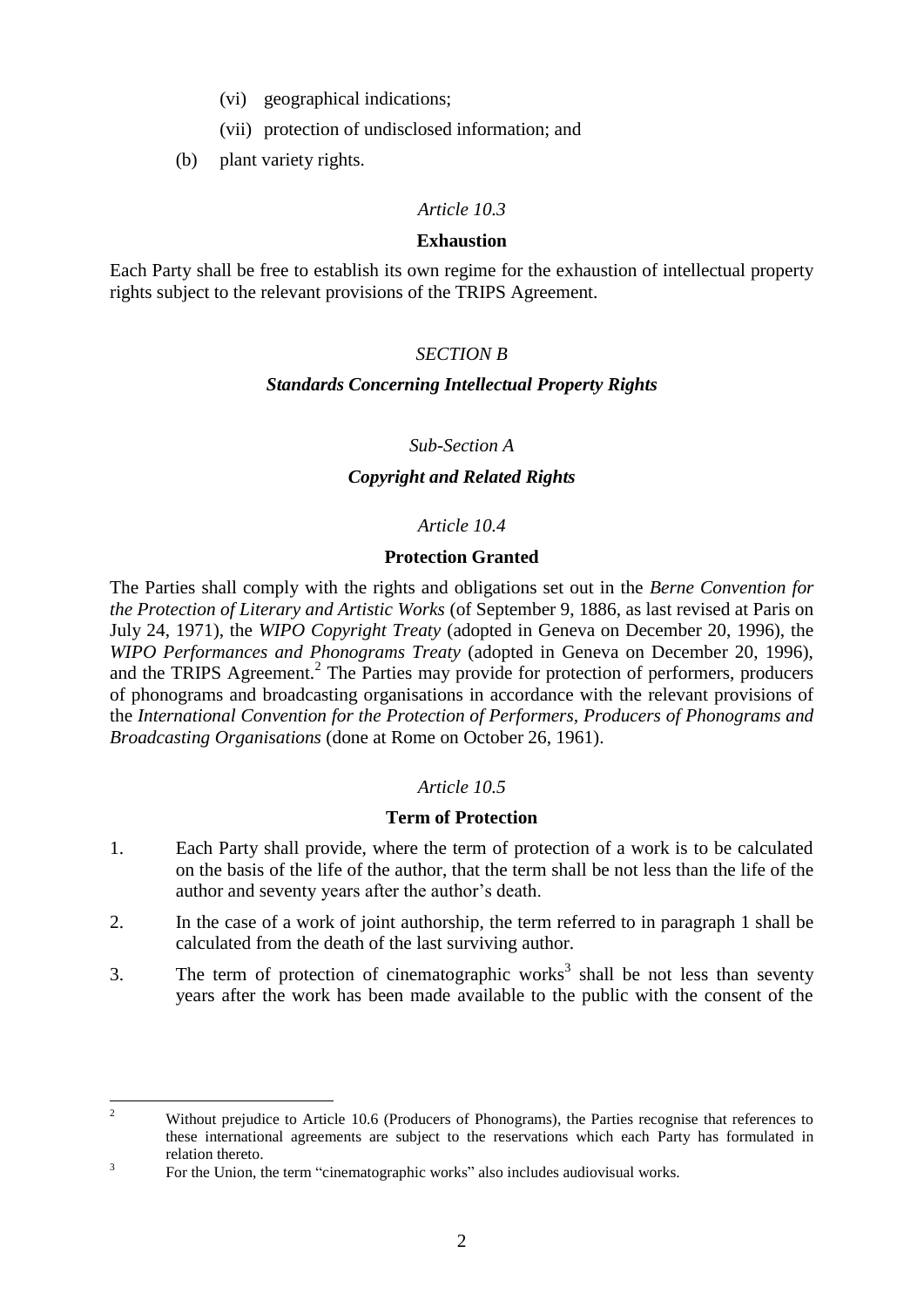author or, failing such an event within fifty years from the making of such a work, at least seventy years after the making. $4$ 

- 4. The term of protection for rights in phonograms shall be not less than fifty years after the making and, if published within this period, no less than seventy years after the first lawful publication.
- 5. The term of protection for rights in broadcasts shall be not less than fifty years after the first transmission or making of the broadcast.
- 6. The terms laid down in this Article shall be calculated from the first of January of the year following the event which gives rise to them.

### *Article 10.6*

#### **Producers of Phonograms**

Each Party shall provide producers of phonograms<sup>5</sup> with the right to a single equitable remuneration, if a phonogram published for commercial purposes or a reproduction of such phonogram is used for broadcasting by wireless means or public performance.<sup>6, 7</sup>

### *Article 10.7*

#### **Resale Rights**

The Parties agree to exchange views and information on practices and policies with regard to the resale rights of artists.

#### *Article 10.8*

#### **Cooperation on Collective Management of Rights**

The Parties shall endeavour to promote dialogue and cooperation among their respective collective management societies with the purpose of ensuring easier access and delivery of content between the territories of the Parties, and the transfer of royalties arising from the use of works or other copyright-protected subject matter.

# *Article 10.9*

#### **Protection of Technological Measures**

1. Each Party shall provide adequate legal protection and effective legal remedies against the circumvention of any effective technological measures<sup>8</sup> that are used by

 $\frac{1}{4}$ In the case of the Union, the term of protection expires seventy years after the death of the last person designated as author under its domestic law, which will not in any case be shorter than the minimum duration of protection provided under paragraph 3 of Article 10.5 (Term of Protection).

<sup>5</sup> "Producer of a phonogram" means the person or the legal entity, who or which takes the initiative and has the responsibility for the first fixation of the sounds of a performance or other sounds, or the representations of sounds.

<sup>6</sup> "Public performance" means, in relation to a phonogram, any mode of aural presentation to the public of sounds or representations of sounds fixed in a phonogram.

<sup>7</sup> Singapore shall fully implement the obligations of this Article within two years of the entry into force of this Agreement.

<sup>8</sup> For the purposes of this Article, "technological measures" means any technology, device or component that, in the normal course of its operation, is designed to prevent or restrict acts, in respect of works, performances, or phonograms, which are not authorised by authors, performers or producers of phonograms, as provided for by each Party's domestic law. Without prejudice to the scope of copyright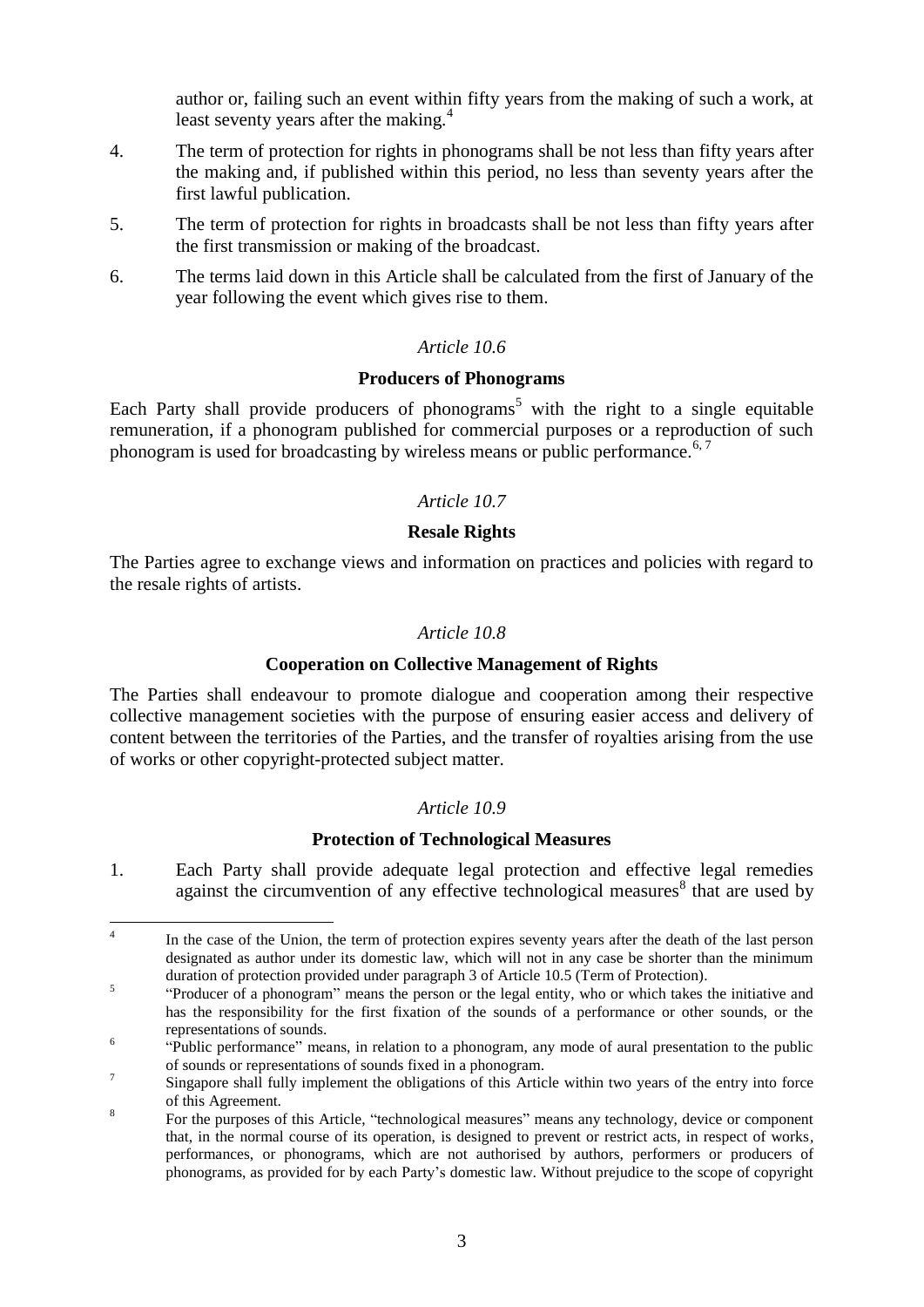authors, performers or producers of phonograms in connection with the exercise of their rights in, and that restrict acts in respect of, their works, performances, and phonograms, which are not authorised by the authors, the performers or the producers of phonograms concerned or permitted by domestic law.<sup>9</sup>

- 2. In order to provide the adequate legal protection and effective legal remedies referred to in paragraph 1, each Party shall provide protection at least against:
	- (a) to the extent provided by its domestic law:
		- (i) the unauthorised circumvention of an effective technological measure carried out knowingly or with reasonable grounds to know; and
		- (ii) the offering to the public by marketing of a device or product, including computer programs, or a service, as a means of circumventing an effective technological measure; and
	- (b) the manufacture, importation, or distribution of a device or product, including computer programs, or provision of a service that:
		- (i) is primarily designed or produced for the purpose of circumventing an effective technological measure; or
		- (ii) has only a limited commercially significant purpose other than circumventing an effective technological measure.<sup>10</sup>
- 3. In providing adequate legal protection and effective legal remedies pursuant to paragraph 1, a Party may adopt or maintain appropriate limitations or exceptions to measures implementing paragraphs 1 and 2. The obligations under paragraphs 1 and 2 are without prejudice to the rights, limitations, exceptions, or defences to copyright or related rights infringement under each Party's domestic law.

### *Article 10.10*

### **Protection of Rights Management Information**

1. To protect electronic rights management information,<sup>11</sup> each Party shall provide adequate legal protection and effective legal remedies against any person knowingly

- <sup>9</sup><br>Nothing in this Chapter shall require Singapore to restrict the importation or domestic sale of a device that does not render effective a technological measure which sole purpose is to control market segmentation for legitimate copies of motion pictures, and is not otherwise a violation of its domestic law.
- <sup>10</sup> In implementing paragraphs 1 and 2 of this Article, neither Party shall be obligated to require that the design of, or the design and selection of parts and components for, a consumer electronics product, telecommunications product or computing product, provide for a response to any particular technological measure, so long as the product does not otherwise contravene its measures implementing these paragraphs.
- <sup>11</sup> For the purposes of this Article, "rights management information" means:

1

- (a) information that identifies the work, the performance, or the phonogram; the author of the work, the performer of the performance, or the producer of the phonogram; or the owner of any right in the work, performance or phonogram;
- (b) information about the terms and conditions of use of the work, performance, or phonogram; or
- (c) any number or codes that represent the information described in subparagraphs (a) and (b),

or related rights contained in each Party's domestic law, technological measures shall be deemed effective where the use of protected works, performances, or phonograms is controlled by authors, performers or producers of phonograms through the application of a relevant access control or protection process, such as encryption or scrambling, or a copy control mechanism, which achieves the objective of protection.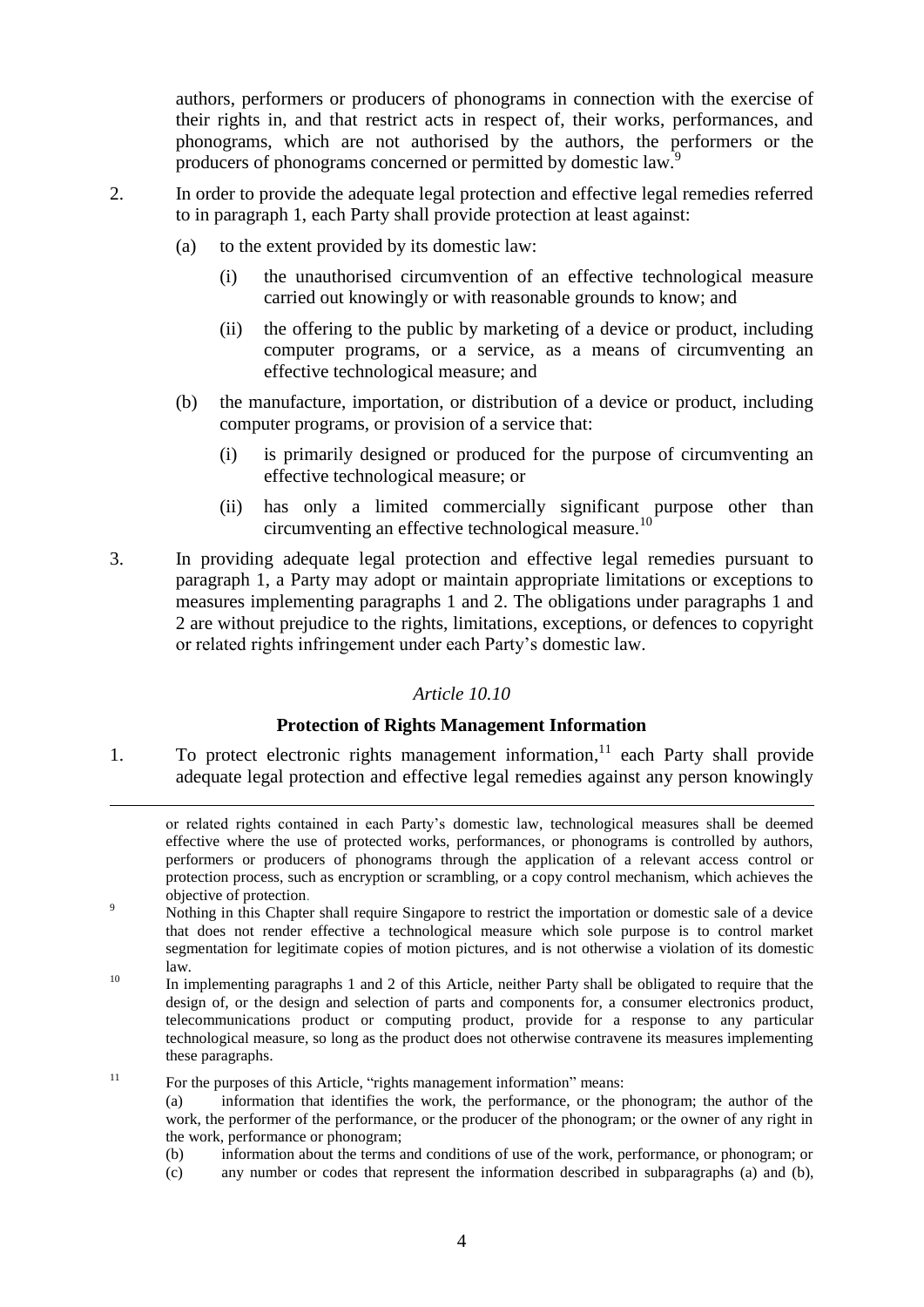performing without authority any of the following acts knowing or, with respect to civil remedies, having reasonable grounds to know, that it will induce, enable, facilitate or conceal an infringement of any copyright or related rights. Such following acts are:

- (a) to remove or alter any electronic rights management information;
- (b) to distribute, import for distribution, broadcast, communicate, or make available to the public copies of works, performances, or phonograms, knowing that electronic rights management information has been removed or altered without authority.
- 2. In providing adequate legal protection and effective legal remedies pursuant to paragraph 1, a Party may adopt or maintain appropriate limitations or exceptions to measures implementing paragraph 1. The obligations under paragraph 1 are without prejudice to the rights, limitations, exceptions or defences to copyright or related rights infringement under a Party's domestic law.

### *Article 10.11*

#### **Exceptions and Limitations**

The Parties may provide for limitations or exceptions to the rights under Article 10.6 (Producers of Phonograms) only in certain special cases which do not conflict with a normal exploitation of the work or other subject matter and do not unreasonably prejudice the legitimate interests of the right holders.

#### *Sub-Section B*

#### *Trademarks*

#### *Article 10.12*

#### **International Agreements**

Each Party shall make all reasonable efforts to comply with the *Trademark Law Treaty* (done at Geneva on October 27, 1994) and the *Singapore Treaty on the Law of Trademarks* (adopted in Singapore on March 27, 2006).<sup>12</sup>

#### *Article 10.13*

#### **Registration Procedure**

Each Party shall provide for a system for the registration of trademarks in which the relevant trademark administration shall give reasons for a refusal to register a trademark in writing. The applicant shall have the opportunity to appeal against such refusal before a judicial authority. Each Party shall introduce the possibility for third parties to oppose trademark applications. Each Party shall provide a publicly available electronic database of trademark applications and trademark registrations.

when any of these items of information is attached to a copy of a work, performance, or phonogram, or appears in connection with the communication or making available of a work, performance or phonogram to the public.

<u>.</u>

<sup>&</sup>lt;sup>12</sup> Singapore is a party to the *Singapore Treaty on the Law of Trademarks*, while the Union shall make all reasonable efforts to facilitate accession to the *Singapore Treaty on the Law of Trademarks*.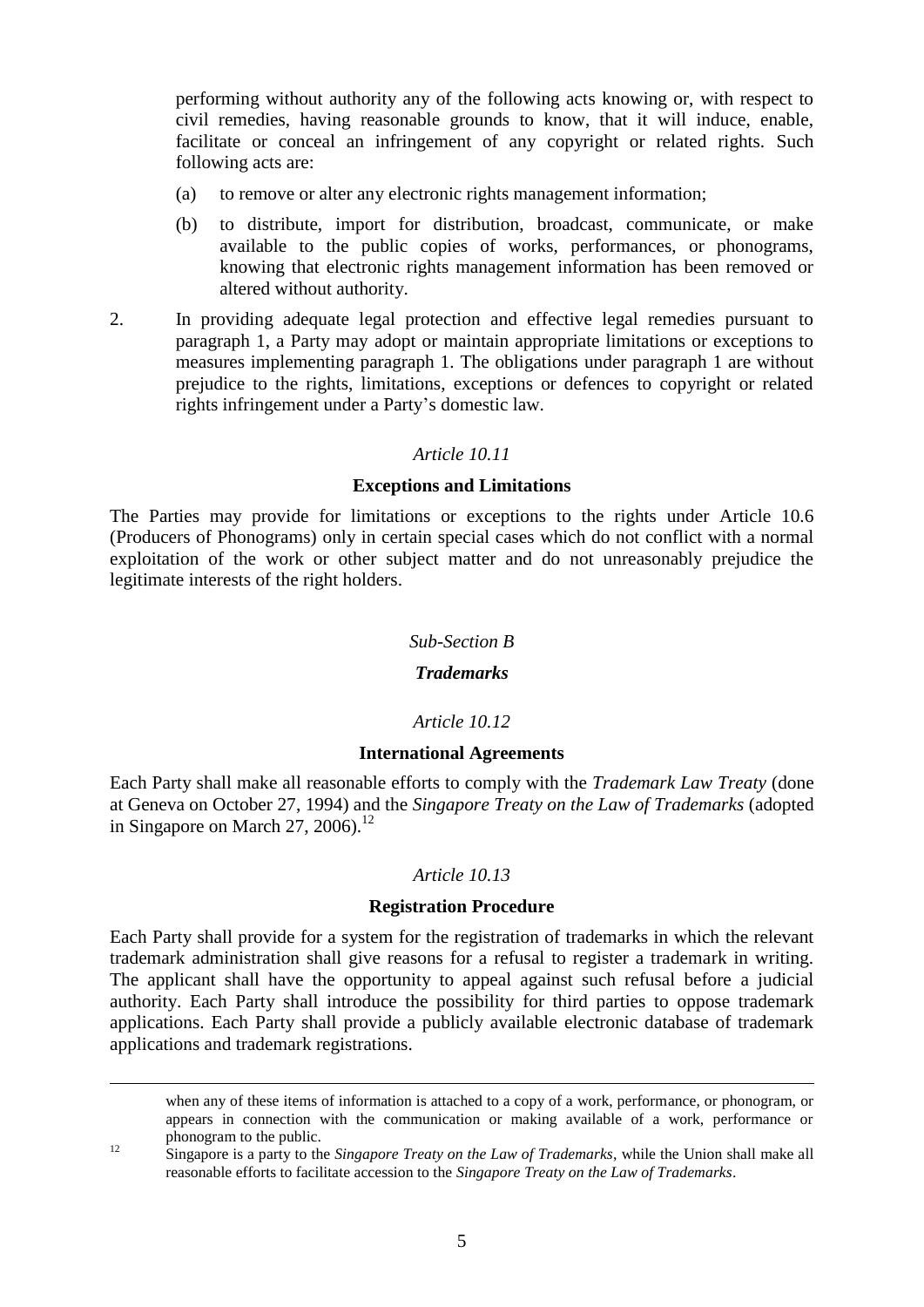#### **Well-Known Trademarks**

The Parties shall protect well-known trademarks in accordance with the TRIPS Agreement. In determining whether a trademark is well-known, the Parties shall give consideration to the *Joint Recommendation Concerning Provisions on the Protection of Well-Known Marks*, adopted by the Assembly of the Paris Union for the Protection of Industrial Property and the General Assembly of the WIPO at the Thirty-Fourth Series of Meetings of the Assemblies of the Member States of WIPO on September 20 to 29, 1999.

### *Article 10.15*

### **Exceptions to the Rights Conferred by a Trademark**

Each Party:

- (a) shall provide for the fair use of descriptive terms<sup>13</sup> as a limited exception to the rights conferred by trademarks; and
- (b) may provide for other limited exceptions,

provided that these exceptions take account of the legitimate interests of the owners of the trademarks and of third parties.

### *Sub-Section C*

# *Geographical Indications*<sup>14</sup>

### *Article 10.16*

#### **Scope**

- 1. Sub-Section C (Geographical Indications) applies to the recognition and protection of geographical indications for wines, spirits, agricultural products and foodstuffs which are originating in the territories of the Parties.
- 2. Geographical indications of a Party to be protected by the other Party shall only be subject to Sub-Section C (Geographical Indications) if they are recognised and declared as geographical indications in their country of origin.

### *Article 10.17*

#### **System of Protection of Geographical Indications**

- 1. Each Party shall, upon the entry into force of this Agreement, establish systems for the registration and protection of geographical indications in its territory, for such categories of wines and spirits and agricultural products and foodstuffs as it deems appropriate.
- 2. The systems referred to in paragraph 1 shall contain elements such as:

 $13$ <sup>13</sup> The fair use of descriptive terms includes the use of a sign to indicate the geographic origin of the goods or services, and where such use is in accordance with honest practices in industrial or commercial matters.

<sup>&</sup>lt;sup>14</sup> For the purposes of this Chapter, "geographical indications" means indications which identify a good as originating in the territory of a Party, or a region or locality in that territory, where a given quality, reputation or other characteristic of the good is essentially attributable to its geographical origin.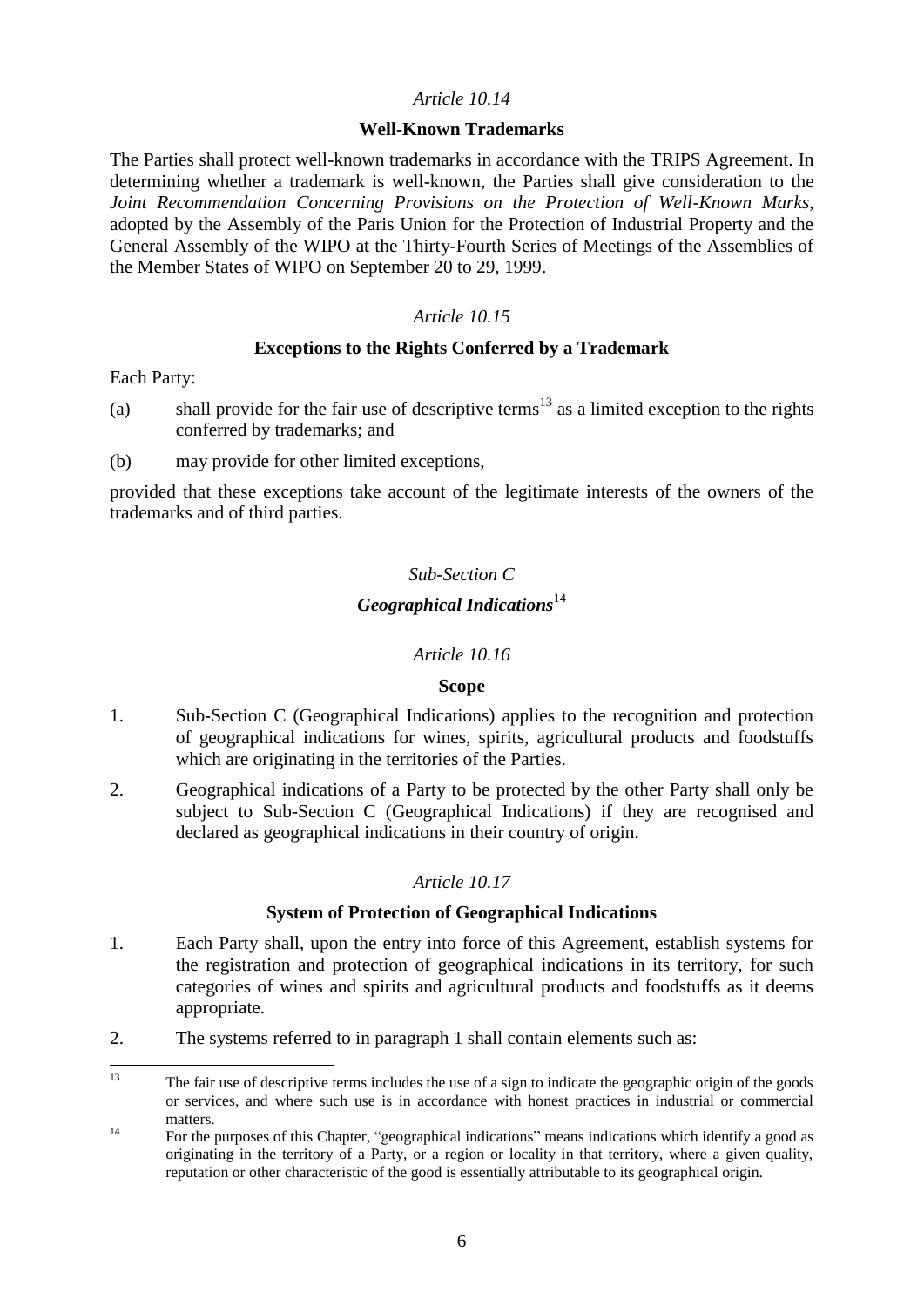- (a) a domestic register;
- (b) an administrative process to verify that the geographical indications entered, or to be entered, on the domestic register referred to in subparagraph  $2(a)$ , identify a good as originating in the territory of a Party, or a region or locality in that Party's territory, where a given quality, reputation or other characteristic of the good is essentially attributable to its geographical origin;
- (c) an objection procedure that allows the legitimate interests of third parties to be taken into account; and
- (d) legal means that permit the rectification and cancellation of entries on the domestic register referred to in subparagraph 2(a), that take into account the legitimate interests of third parties and the right holders of the registered geographical indications in question.
- 3. The Parties shall, as soon as practicable after the procedures for protection of geographical indications in each Party<sup>15</sup> have been concluded for all the names listed in Annex 10-A, meet to adopt a decision in the Trade Committee referred to under Article 16.1 (Trade Committee) regarding the listing in Annex 10-B of the names from Annex 10-A of each Party that have been and remain protected as geographical indications under the respective Party's system as referred to in paragraph 2.

# **Amendment of List of Geographical Indications**

The Parties agree on the possibility of amending the list of geographical indications for wines, spirits, agricultural products and foodstuffs listed in Annex 10-B to be protected by each Party under Sub-Section C (Geographical Indications). Such amendments to Annex 10-B shall be subject to the geographical indications having been and remaining protected as geographical indications under the respective Party's system as referred to in paragraph 2 of Article 10.17 (System of Protection of Geographical Indications).

# *Article 10.19*

# **Scope of Protection of Geographical Indications**

- 1. Subject to Article 10.22 (General Rules), each Party shall, in respect of geographical indications for wines, spirits, agricultural products and foodstuffs listed in Annex 10- B and remaining protected as geographical indications under its system as referred to in paragraph 2 of Article 10.17 (System of Protection of Geographical Indications), provide the legal means for interested parties to prevent:
	- (a) the use of any means in the designation or presentation of a good that indicates or suggests that the good in question originates in a geographical area other than the true place of origin in a manner which misleads the public as to the geographical origin of the good; and
	- (b) any other use which constitutes an act of unfair competition within the meaning of Article 10*bis* (Unfair Competition) of the Paris Convention.

 $15$ <sup>15</sup> For the purposes of Sub-Section C (Geographical Indications), in the case of Singapore, the procedure for protection of geographical indications refers to the domestic registration procedure under the system established by Singapore pursuant to paragraph 2 of Article 10.17 (System of Protection of Geographical Indications).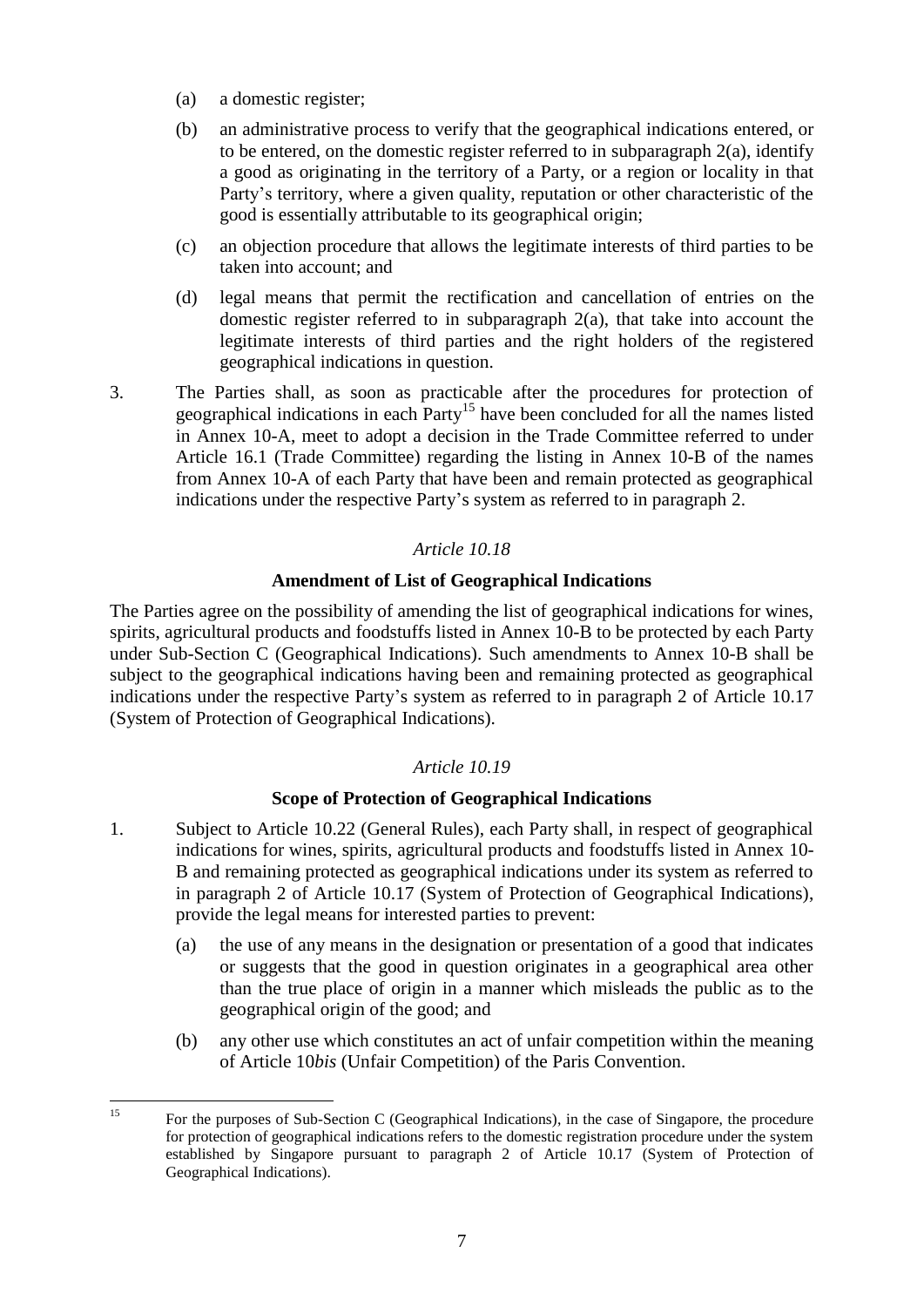- 2. Subject to Article 10.22 (General Rules), each Party shall, in respect of geographical indications for wines and spirits listed in Annex 10-B and remaining protected as geographical indications under its system as referred to in paragraph 2 of Article 10.17 (System of Protection of Geographical Indications), provide the legal means for interested parties to prevent the use of any such geographical indication identifying wines for wines not originating in the place indicated by the geographical indication in question or identifying spirits for spirits not originating in the place indicated by the geographical indication in question, even where:
	- (a) the true origin of the good is indicated;
	- (b) the geographical indication is used in translation; or
	- (c) the geographical indication is accompanied by expressions such as "kind", "type", "style", "imitation", or the like.
- 3. Subject to Article 10.22 (General Rules), each Party shall, in respect of geographical indications for agricultural products and foodstuffs listed in Annex 10-B and remaining protected as geographical indications under its system as referred to in paragraph 2 of Article 10.17 (System of Protection of Geographical Indications), provide the legal means for interested parties to prevent the use of any such geographical indication identifying a good for a like good<sup>16</sup> not originating in the place indicated by the geographical indication in question, even where:
	- (a) the true origin of the good is indicated;
	- (b) the geographical indication is used in translation; $17$  or
	- (c) the geographical indication is accompanied by expressions such as "kind", "type", "style", "imitation", or the like.
- 4. Nothing in Sub-Section C (Geographical Indications) shall require a Party to apply its provisions in respect of a geographical indication in the case of the failure of a right holder to:
	- (a) renew the registration; or
	- (b) maintain minimal commercial activity or interest, including commercialisation, promotion or market monitoring,

of the geographical indication in that Party's market.

5. Without prejudice to paragraph 3 of Article 23 of the TRIPS Agreement, each Party shall determine the practical conditions under which homonymous geographical indications will be differentiated from each other in its territory, taking into account the need to ensure equitable treatment of the producers concerned and that consumers are not misled.

 $16\,$ <sup>16</sup> For the purposes of this paragraph and paragraph 1 of Article 10.21 (Relationship with Trademarks), the term "like good", in relation to a good for which a geographical indication has been protected in a Party's system as referred to in paragraph 2 of Article 10.17 (System of Protection of Geographical Indications), means a good that would fall within the same category of good in that Party's register as the good for which a geographical indication has been registered.

<sup>&</sup>lt;sup>17</sup> For greater certainty, it is understood that this is assessed on a case-by-case basis. This provision does not apply where evidence is provided that there is no link between the protected geographical indication and the translated term. It is further understood that this provision applies without prejudice to the general rules of Sub-Section C (Geographical Indications).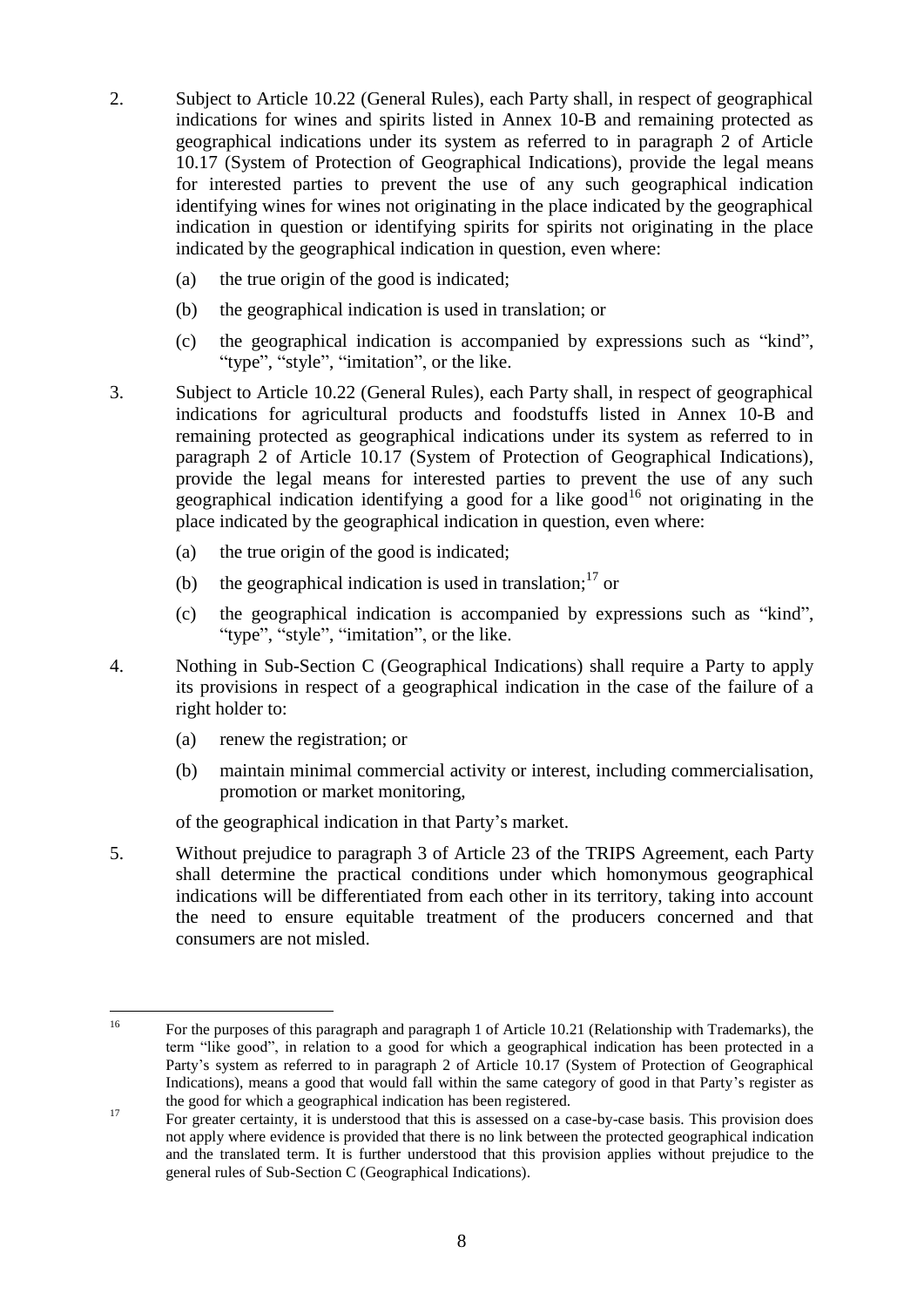6. Where a Party receives an application for registration or protection of a geographical indication that is homonymous with one of the geographical indications in Annex 10- B, that Party will take into consideration the views and submissions of the applicant and the producers concerned<sup>18</sup> in determining the conditions under which the geographical indications will be differentiated from each other.

## *Article 10.20*

### **Right of Use of Geographical Indications**

The person who may use a geographical indication protected under Sub-Section C (Geographical Indications) is not limited to the applicant, provided that such use is in relation to the goods as identified by that geographical indication.

### *Article 10.21*

# **Relationship with Trademarks**

- 1. Subject to Article 10.22 (General Rules), in respect of geographical indications listed in Annex 10-B and remaining protected as geographical indications under a Party's system as referred to in paragraph 2 of Article 10.17 (System of Protection of Geographical Indications), the registration of a trademark for goods which contains, or consists of, a geographical indication identifying like goods shall be refused or invalidated *ex officio* if that Party's domestic law so permits, or at the request of an interested party, with respect to goods not having the origin of the geographical indication concerned, provided the application to register the trademark is submitted after the date of application for registration of the geographical indication in the territory concerned.
- 2. Without prejudice to paragraph 4, the Parties acknowledge that the existence of a prior conflicting trademark in a Party would not completely preclude the registration of a subsequent geographical indication for like goods in that Party.<sup>19</sup>
- 3. Where a trademark has been applied for or registered in good faith, or where rights to a trademark have been acquired through use in good faith, if that possibility is provided by the Parties' respective domestic laws, either:
	- (a) before the date of application for protection of the geographical indication in the territory concerned; or
	- (b) before the geographical indication is protected in its country of origin,

measures adopted to implement Sub-Section C (Geographical Indications) shall not prejudice the eligibility for or the validity of the registration of a trademark, or the right to use a trademark, on the basis that such a trademark is identical with, or similar to, a geographical indication.

4. The Parties shall have no obligation to protect a geographical indication pursuant to Sub-Section C (Geographical Indications) where, in the light of a reputed or well-

<sup>18</sup> <sup>18</sup> In the case of Singapore, "the producers concerned" refers to the right holders in question.<br><sup>19</sup> In the case of Singapore, a geographical indication which conflicts with a prior evisting

<sup>19</sup> In the case of Singapore, a geographical indication which conflicts with a prior existing trademark is capable of being registered with the consent of the prior existing trademark rights holder. In the case of the Union, such consent is not a prerequisite to the registration of a geographical indication which conflicts with a prior existing trademark.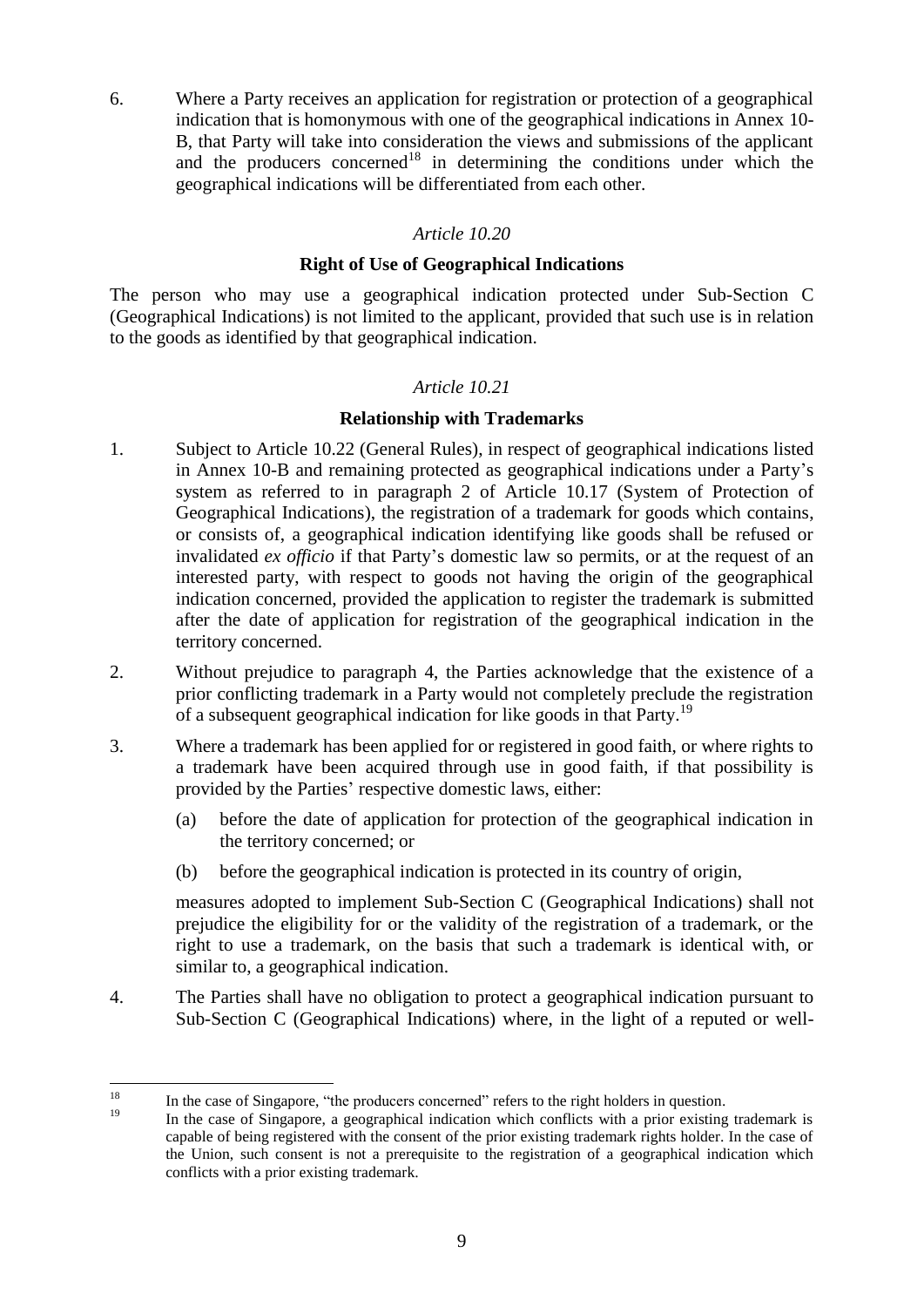known trademark, protection is liable to mislead consumers as to the true identity of the product.

### *Article 10.22*

### **General Rules**

- 1. Import, export and commercialisation of products referred to in Sub-Section C (Geographical Indications) in the territory of a Party shall be governed by the domestic law of that Party.
- 2. For agricultural products and foodstuffs, nothing in Sub-Section C (Geographical Indications) shall require a Party to prevent continued and similar use of any geographical indication of the other Party in connection with goods or services by any of its nationals or domiciliaries, who have used that geographical indication in a continuous manner with regard to the same or related goods or services in the territory of that Party either:
	- (a) for at least ten years preceding 1st January 2004; or
	- (b) in good faith preceding that date.
- 3. In relation to the geographical indications to be listed in Annex 10-B, where prior use has been determined pursuant to:
	- (a) the opposition proceedings during the domestic registration procedures; or
	- (b) any legal proceedings,

such prior use shall be listed in Annex 10-B in respect of the geographical indication in question:

- (i) in accordance with the mechanism established in paragraph 3 of Article 10.17 (System of Protection of Geographical Indications) in the case of subparagraph 3(a); and
- (ii) in accordance with the mechanism established in Article 10.18 (Amendment of List of Geographical Indications) in the case of subparagraph 3(b).
- 4. Each Party may determine the practical conditions under which such prior use will be differentiated from the geographical indication in its territory, taking into account the need to ensure that consumers are not misled.
- 5. Nothing in Sub-Section C (Geographical Indications) shall require a Party to apply its provisions in respect of a geographical indication of the other Party with respect to goods or services for which the relevant indication is identical with the term customary in common language as the common name for such goods or services in the territory of that Party.
- 6. Nothing in Sub-Section C (Geographical Indications) shall require a Party to apply its provisions in respect of any name contained in a geographical indication of the other Party with respect to goods or services for which the name is identical with the term customary in common language as the common name for such goods or services in the territory of that Party.
- 7. Nothing in Sub-Section C (Geographical Indications) shall require a Party to apply its provisions in respect of a geographical indication of the other Party with respect to products of the vine for which the relevant indication is identical with the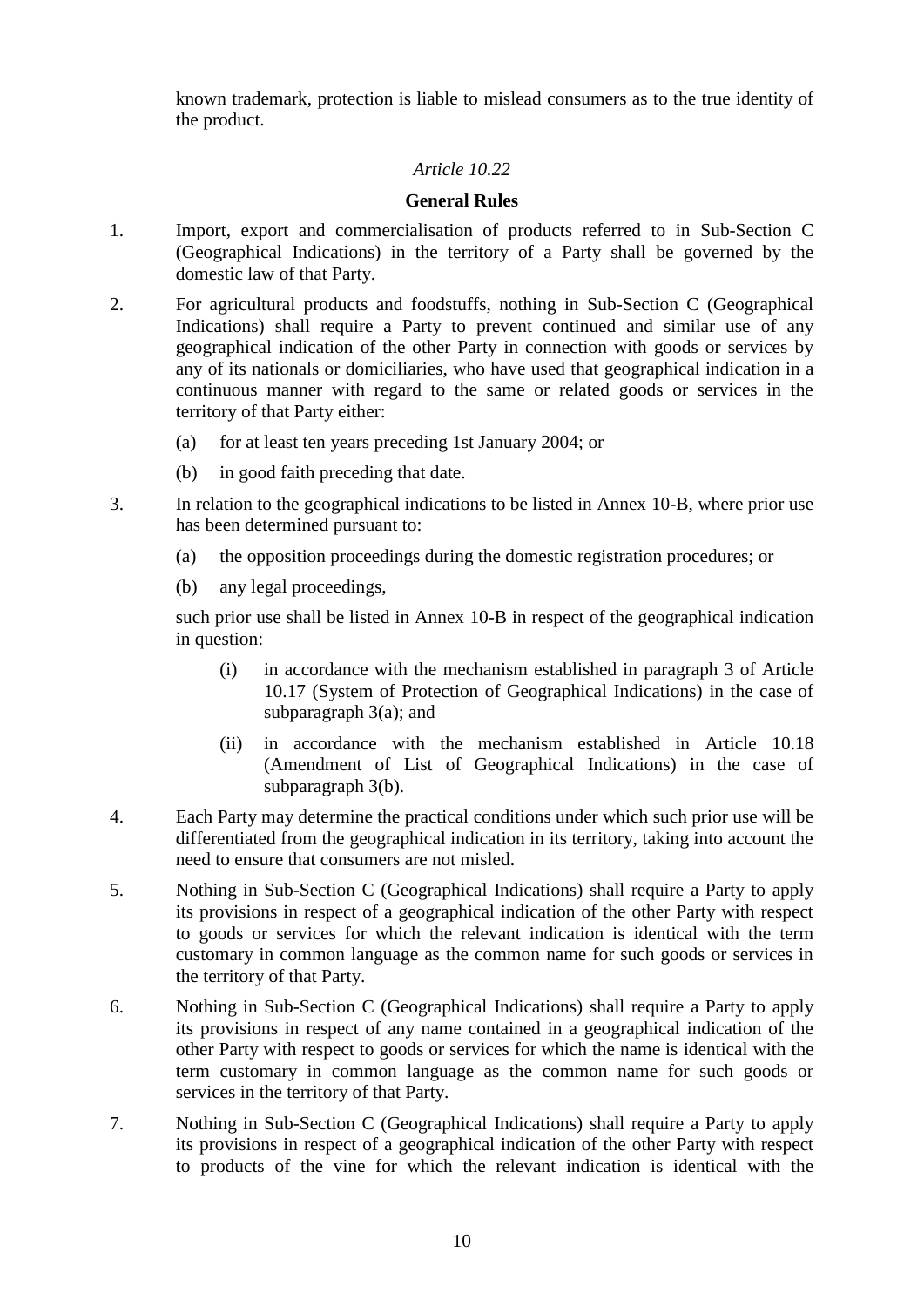customary name of a grape variety existing in the territory of that Party as of the date of entry into force of the WTO Agreement in that Party.

- 8. Nothing in Sub-Section C (Geographical Indications) shall prevent a Party from protecting as a geographical indication, in accordance with its domestic law, a term that conflicts with the name of a plant variety or animal breed.
- 9. A Party may provide that any request made under Sub-Section C (Geographical Indications) in connection with the use or registration of a trademark must be presented within five years after the adverse use of the protected indication has become generally known in that Party or after the date of registration of the trademark in that Party provided that the trademark has been published by that date, if such date is earlier than the date on which the adverse use became generally known in that Party, provided that the geographical indication is not used or registered in bad faith.
- 10. Nothing in Sub-Section C (Geographical Indications) shall prejudice the right of any person to use, in the course of trade, that person's name or the name of that person's predecessor in business, except where such name is used in such a manner as to mislead the public.
- 11. Nothing in Sub-Section C (Geographical Indications) shall oblige a Party to protect a geographical indication of the other Party which is not or ceases to be protected in accordance with the domestic law of its country of origin. The Parties shall notify each other if a geographical indication ceases to be protected in its country of origin.

### *Article 10.23*

### **Relation to Trade Committee**

The Trade Committee established pursuant to Article 16.1 (Trade Committee) shall have the authority to:

- (a) adopt a decision regarding the listing in Annex 10-B referred to in paragraph 3 of Article 10.17 (System of Protection of Geographical Indications) ; and
- (b) amend Annex 10-B in accordance with Article 10.18 (Amendment of List of Geographical Indications).

### *Sub-Section D*

### *Designs*

### *Article 10.24*

### **Requirements for Protection of Registered Designs**<sup>20</sup>

1. The Parties shall provide for the protection of independently created designs that are new or original.<sup>21</sup> This protection shall be provided by registration and shall confer

 $20\degree$ <sup>20</sup> For the purposes of Sub-Section (Designs), the Union also grants protection to the unregistered design when it meets the requirements of Council Regulation (EC) No. 6/2002 of 12 December 2001 on Community designs, as last amended by Council Regulation (EC) No. 1891/2006 of 18 December 2006.

<sup>&</sup>lt;sup>21</sup> The Parties agree that when the domestic law of a Party so provides, individual character of designs can also be required. This refers to designs that significantly differ from known designs or combinations of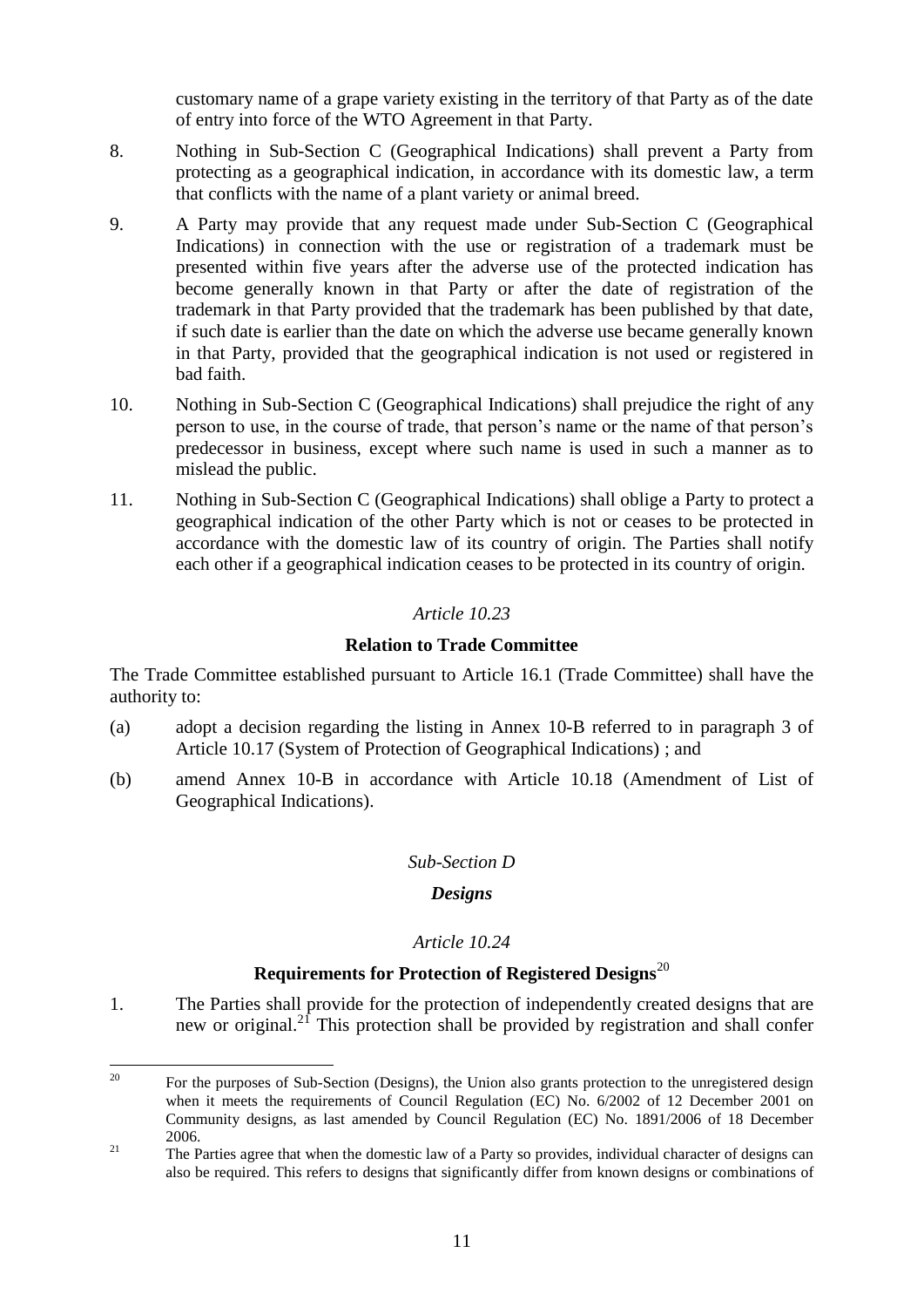exclusive rights upon their holders in accordance with the provisions of Sub-Section D (Designs). $^{22}$ 

- 2. Design protection shall not extend to designs dictated essentially by technical or functional considerations.
- 3. A design right shall not subsist in a design which is contrary to public policy or to accepted principles of morality.<sup>23</sup>

#### *Article 10.25*

#### **Rights Conferred by Registration**

The owner of a protected design shall have the right to prevent third parties, not having the owner's consent, from at least making, offering for sale, selling or importing articles bearing or embodying a design which is a copy, or substantially a copy, of the protected design, when such acts are undertaken for commercial purposes.

#### *Article 10.26*

#### **Term of Protection**

The term of protection available shall amount to at least ten years from the date of application.

#### *Article 10.27*

#### **Exceptions**

The Parties may provide limited exceptions to the protection of designs, provided that such exceptions do not unreasonably conflict with the normal exploitation of protected designs and do not unreasonably prejudice the legitimate interests of the owner of the protected design, taking account of the legitimate interests of third parties.

#### *Article 10.28*

#### **Relationship to Copyright**

The Parties shall offer the possibility that a design registered in a Party in accordance with Sub-Section D (Designs) is not completely precluded from enjoying protection under the domestic law of copyright of that Party. The extent to which, and the conditions under which, such protection is enjoyed shall be determined by that Party. $^{24}$ 

#### *Sub-Section E*

known designs' features. The Union considers designs to have individual character if the overall impression it produces on the informed users differs from the overall impression produced on such a user by any design which has been made available to the public.

<sup>22</sup> It is understood that designs are not excluded from protection simply on the basis that they constitute a part of an article or product, provided that they are visible, fulfil the criteria of this paragraph, and:

- (a) fulfil any other criteria for design protection; and
- (b) are not otherwise excluded from design protection,
- under the Parties' respective domestic law.

<u>.</u>

<sup>23</sup> Nothing in this Article precludes either Party from providing other specified exclusions from design protection under its domestic law. The Parties understand that such exclusions shall not be extensive.

<sup>24</sup> In the case of Singapore, the extent to which, and the conditions under which, such protection is enjoyed include the circumstances under section 74 of Singapore's Copyright Act.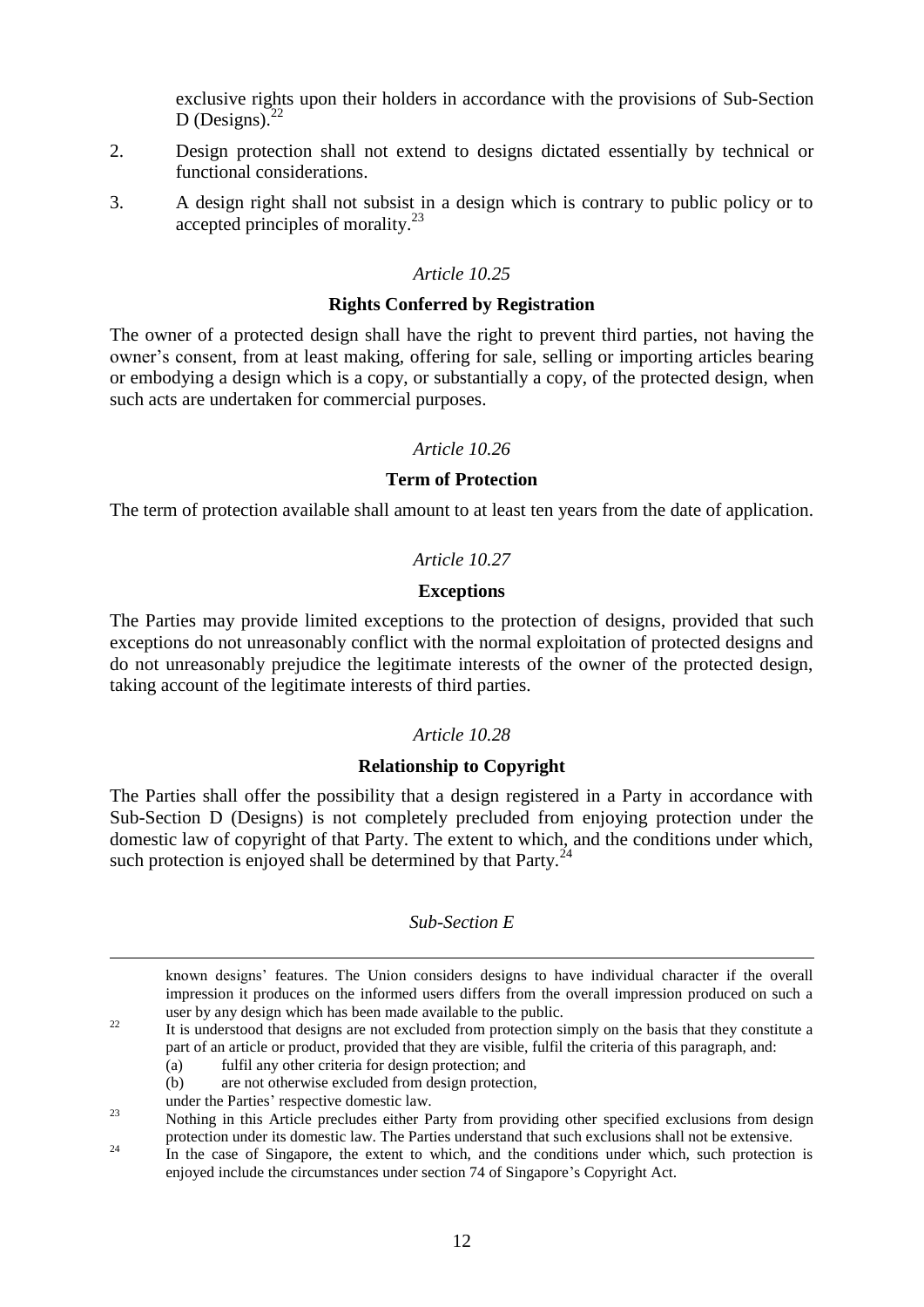#### *Patents*

#### *Article 10.29*

#### **International Agreements**

The Parties recall the obligations under the *Patent Cooperation Treaty* (done at Washington on June 19, 1970, amended on September 28, 1979, modified on February 3, 1984). The Parties shall, where appropriate, make all reasonable efforts to comply with Article 1 to Article 16 of the Patent Law Treaty (adopted in Geneva on June 1, 2000) in a manner consistent with their domestic law and procedures.

### *Article 10.30*

#### **Patents and Public Health**

- 1. The Parties recognise the importance of the *Declaration on the TRIPS Agreement and Public Health*, adopted on 14 November, 2001 by the Ministerial Conference of the WTO, at Doha. In interpreting and implementing the rights and obligations under Sub-Section E (Patents) and Sub-Section F (Protection of Test Data Submitted to Obtain an Administrative Marketing Approval to put a Pharmaceutical Product on the Market), the Parties shall ensure consistency with this Declaration.
- 2. The Parties shall respect the Decision of the WTO General Council of 30 August 2003 on *Implementation of Paragraph 6 of the Doha Declaration on the TRIPS Agreement and Public Health*, as well as the Decision of the WTO General Council of 6 December 2005 on *Amendment of the TRIPS Agreement*, adopting the Protocol Amending the TRIPS Agreement.

#### *Article 10.31*

### **Extension of the Duration of the Rights Conferred by a Patent**

The Parties recognise that pharmaceutical products<sup>25</sup> protected by a patent in their respective territories may be subject to an administrative marketing approval process before being put on their respective markets. The Parties shall make available an extension of the duration of the rights conferred by the patent protection to compensate the patent owner for the reduction in the effective patent life as a result of the administrative marketing approval process. <sup>26</sup> The extension of the duration of the rights conferred by the patent protection may not exceed five years. 27

<sup>25</sup> <sup>25</sup> For the purposes of this Article and Article 10.33 (Protection of Test Data Submitted to Obtain an Administrative Marketing Approval to put a Pharmaceutical Product on the Market), the term "pharmaceutical product" shall be defined for each Party, by the respective legislations of the Parties as at the date of signature of this Agreement. In the case of the Union, the term "pharmaceutical product" refers to "medicinal product".

<sup>&</sup>lt;sup>26</sup> Singapore undertakes to make available an extension of the duration of the rights conferred by patent protection to compensate the patent owner for the reduction in the effective patent life as the result of the administrative marketing approval process to substances for diagnosis or testing and authorised as a medicinal product.

<sup>&</sup>lt;sup>27</sup> The conditions and procedures for the provision of the extension of the patent term shall be determined by the respective legislations of the Parties. This is without prejudice to a possible extension for paediatric purposes, if provided for by either Party.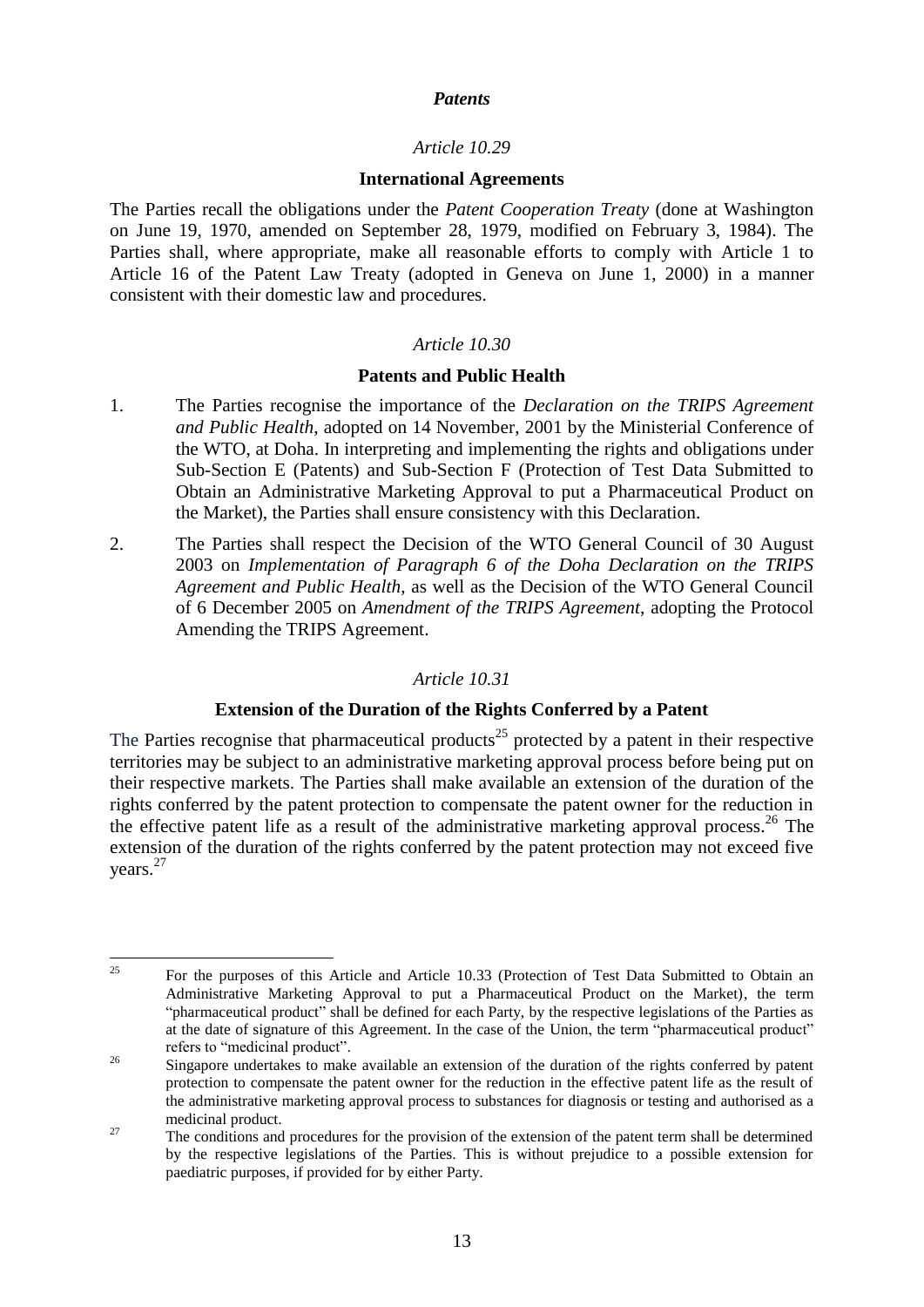#### **Cooperation**

The Parties agree to cooperate on initiatives to facilitate:

- (a) the granting of patents on the basis of applications filed by applicants of a Party in the other Party; and
- (b) the qualification and recognition of patent agent professionals of a Party in the territory of the other Party.

### *Sub-Section F*

### *Protection of Test Data*

#### *Article 10.33*

### **Protection of Test Data Submitted to Obtain an Administrative Marketing Approval to put a Pharmaceutical Product on the Market**

When a Party requires the submission of test data or studies concerning the safety and efficacy of a pharmaceutical product prior to granting approval for the marketing of such product, the Party shall not, for a period of at least five years from the date of approval in that Party, permit third parties to market the same or a similar product, on the basis of the marketing approval granted to the party which had provided the test data or studies, unless the party which had provided the test data or studies has given its consent.<sup>28, 29, 30</sup>

# *Article 10.34*

### **Protection of Test Data Submitted to Obtain an Administrative Marketing Approval to put an Agricultural Chemical Product**<sup>31</sup> **on the Market**

1. When a Party requires the submission of test data or studies concerning the safety and efficacy of an agricultural chemical product prior to granting approval for the

<sup>28</sup> The conditions and procedures for the provision of the protection contemplated under this Article shall be determined by the respective legislations of the Parties.

<sup>&</sup>lt;sup>29</sup> The Parties shall, five years after the entry into force of this Agreement, initiate without prejudice discussions on the possible extension of the duration of the protection of test data submitted to obtain an administrative marketing approval to put a pharmaceutical product on the market.

<sup>&</sup>lt;sup>30</sup> In the context of this Article, it is understood that such confidential supporting test data or studies shall not be used for the purposes of determining whether to grant any other application for a period of at least five years:

<sup>(</sup>a) in the case of Singapore, from the date that the first application is received;

<sup>(</sup>b) in the case of the Union, from the date of approval of the first application,

unless the party which had provided the test data or studies has given his consent.

<sup>&</sup>lt;sup>31</sup> In the case of the Union, for the purposes of this Article, "agricultural chemical products" means active substances and preparations containing one or more active substances, put up in the form in which they are supplied to the user, intended to:

<sup>(</sup>a) protect plants or plant products against all harmful organisms or prevent the action of such organisms, in so far as such substances or preparations are not otherwise defined in subparagraphs (b) to (e);

<sup>(</sup>b) influence the life processes of plants, other than as a nutrient (e.g. plant growth regulators); (c) preserve plant products, in so far as such substances or products are not subject to special Council or Commission provisions on preservatives;

<sup>(</sup>d) destroy undesirable plants; or

<sup>(</sup>e) destroy parts of plants, check or prevent undesirable growth of plants.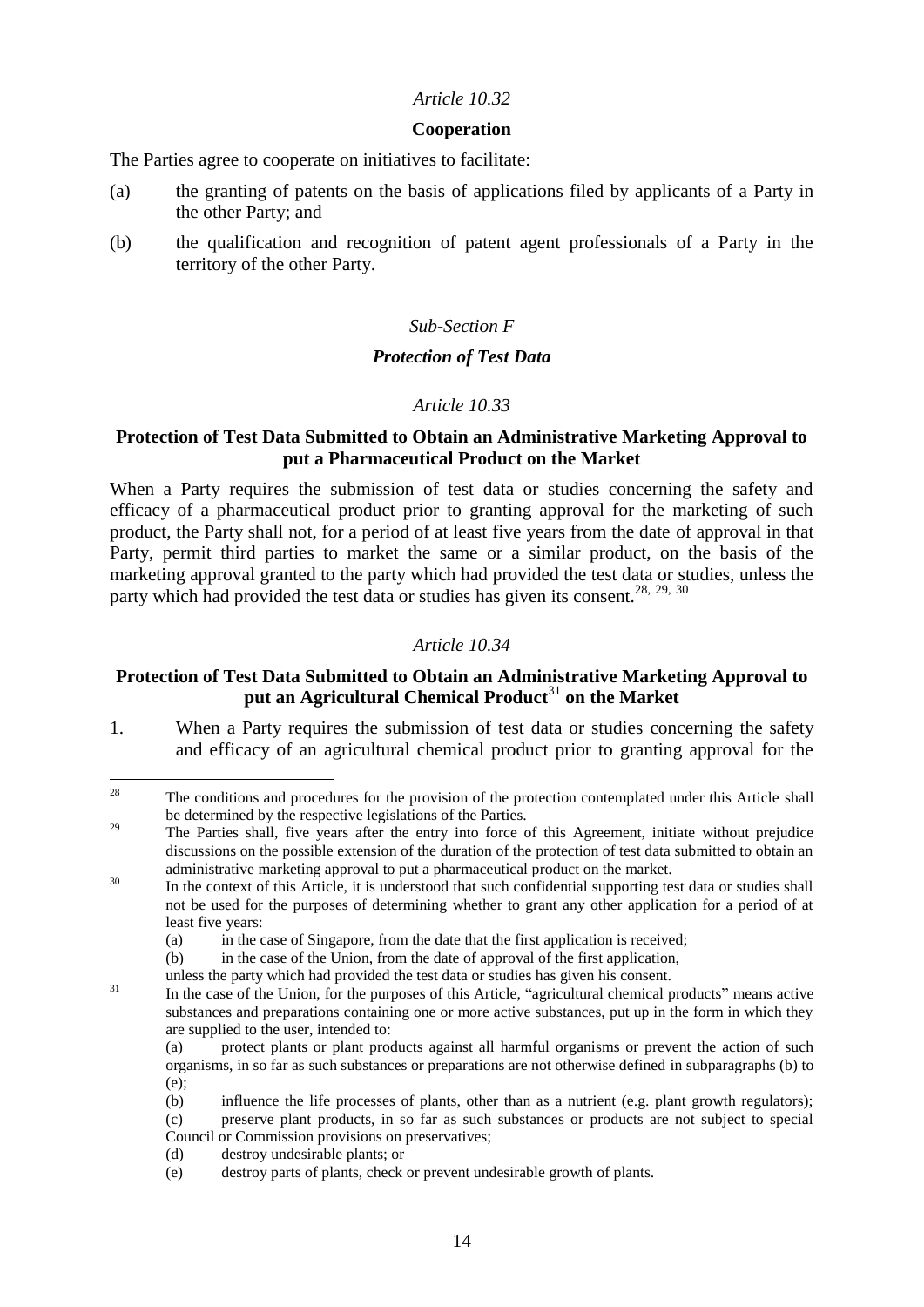marketing of such product in that Party, the Party shall not, for a period of at least ten years from the date of approval, permit third parties to market the same or a similar product, on the basis of the marketing approval granted to the party which had provided the test data or studies, unless the party which had provided the test data or studies has given its consent.

- 2. Where a Party provides for measures or procedures to avoid duplicative testing on vertebrate animals with respect to agricultural chemical products, that Party may provide for the conditions and circumstances under which third parties may market the same or similar product, on the basis of the marketing approval granted to the party which had provided the test data or studies.
- 3. Where a Party requires the submission of test data or studies concerning the safety or efficacy of an agricultural chemical product prior granting an approval for the marketing of such product, the Party shall endeavour to make best efforts to process the application expeditiously with a view to avoiding unreasonable delays.

### *Sub-Section G*

#### *Plant Varieties*

### *Article 10.35*

### **International Agreements**

The Parties reaffirm their obligations under the *International Convention for the Protection of New Varieties of Plants* (adopted in Paris on December 2, 1961, as last revised in Geneva on March 19, 1991), including their ability to implement the optional exception to the breeder's right, as referred to in paragraph 2 of Article 15 of this Convention.

# *SECTION C*

### *Civil Enforcement of Intellectual Property Rights*

### *Article 10.36*

#### **General Obligations**

- 1. The Parties reaffirm their commitments under Articles 41 to 50 of the TRIPS Agreement and shall provide for the measures, procedures and remedies under their respective domestic law, against acts of infringement of intellectual property rights covered by this Chapter, that are in compliance with such commitments.
- 2. In particular, the measures, procedures and remedies referred to in paragraph 1, and provided for by each Party under its domestic law, shall:
	- (a) take into account, as appropriate, the need for proportionality between the seriousness of the infringement and the interests of third parties;
	- (b) be fair and equitable;
	- (c) not be unnecessarily complicated or costly, or entail unreasonable time limits or unwarranted delays; and
	- (d) be applied in such a manner as to avoid the creation of barriers to legitimate trade and to provide for safeguards against their abuse.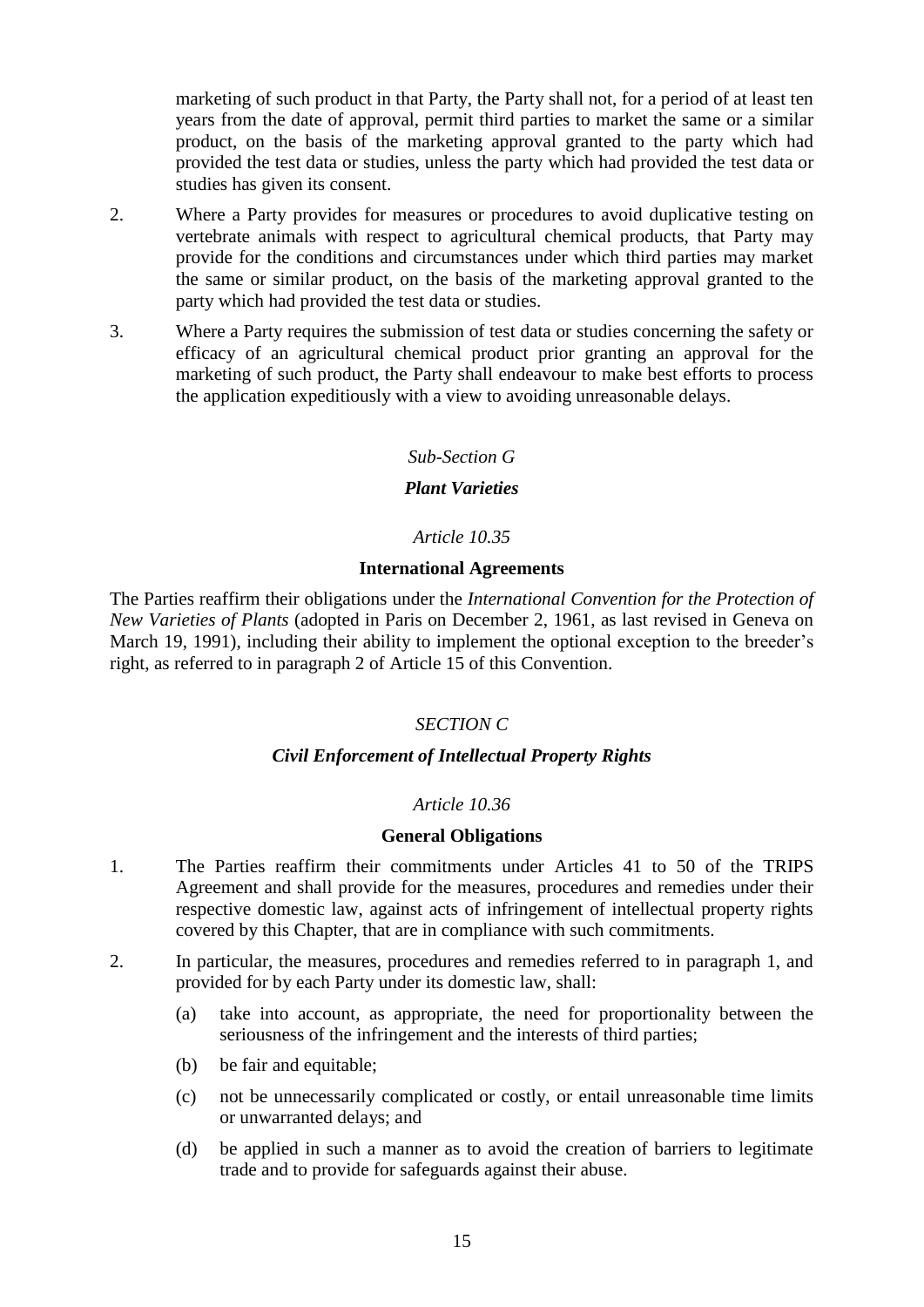- 3. Nothing in this Chapter affects the capacity of either Party to enforce its domestic law in general or creates any obligation on either Party to amend its existing laws as they relate to the enforcement of intellectual property rights. Without prejudice to the foregoing general principles, nothing in this Chapter creates any obligation on either Party:
	- (a) to put in place a judicial system for the enforcement of intellectual property rights distinct from that for the enforcement of law in general; or
	- (b) with respect to the distribution of resources as between enforcement of intellectual property rights and the enforcement of law in general.

#### **Publication of Judicial Decisions**

In civil judicial proceedings instituted for infringement of an intellectual property right, each Party shall take appropriate measures, pursuant to its domestic law and policies, to publish or make available to the public information on final judicial decisions. Nothing in this Article shall require a Party to disclose confidential information, the disclosure of which would impede law enforcement or otherwise be contrary to the public interest or would prejudice the legitimate commercial interests of particular enterprises, public or private. The Parties may provide for other additional publicity measures which are appropriate to the particular circumstances, including prominent advertising.

#### *Article 10.38*

#### **Availability of Civil Measures, Procedures and Remedies**

- 1. The Parties shall make available, in their respective domestic law and to right holders, the civil measures, procedures and remedies referred to in Section C (Civil Enforcement of Intellectual Property Rights) for the intellectual property rights as defined in paragraph 2.
- 2. For the purposes of Section C (Civil Enforcement of Intellectual Property Rights), the following terms have the following meanings:
	- (a) "right holders" shall include exclusive licensees as well as federations and associations<sup>32</sup> having the legal standing to assert such rights; and
	- (b) "intellectual property rights" means all categories of intellectual property that are the subject of Sections 1 to 6 of Part II of the TRIPS Agreement.<sup>33</sup>

### *Article 10.39*

#### **Measures for Preserving Evidence**

1. Each Party shall provide that its judicial authorities have the authority to order prompt and effective provisional measures:

 $32$ In so far as permitted by and in accordance with the provisions of the applicable law, it is understood that the phrase "federations and associations" includes collective rights management bodies and, in the Union context, professional defence bodies which are regularly recognised as having a right to represent holders of intellectual property rights.

<sup>&</sup>lt;sup>33</sup> A Party may exclude patents from the scope of Section C (Civil Enforcement of Intellectual Property Rights).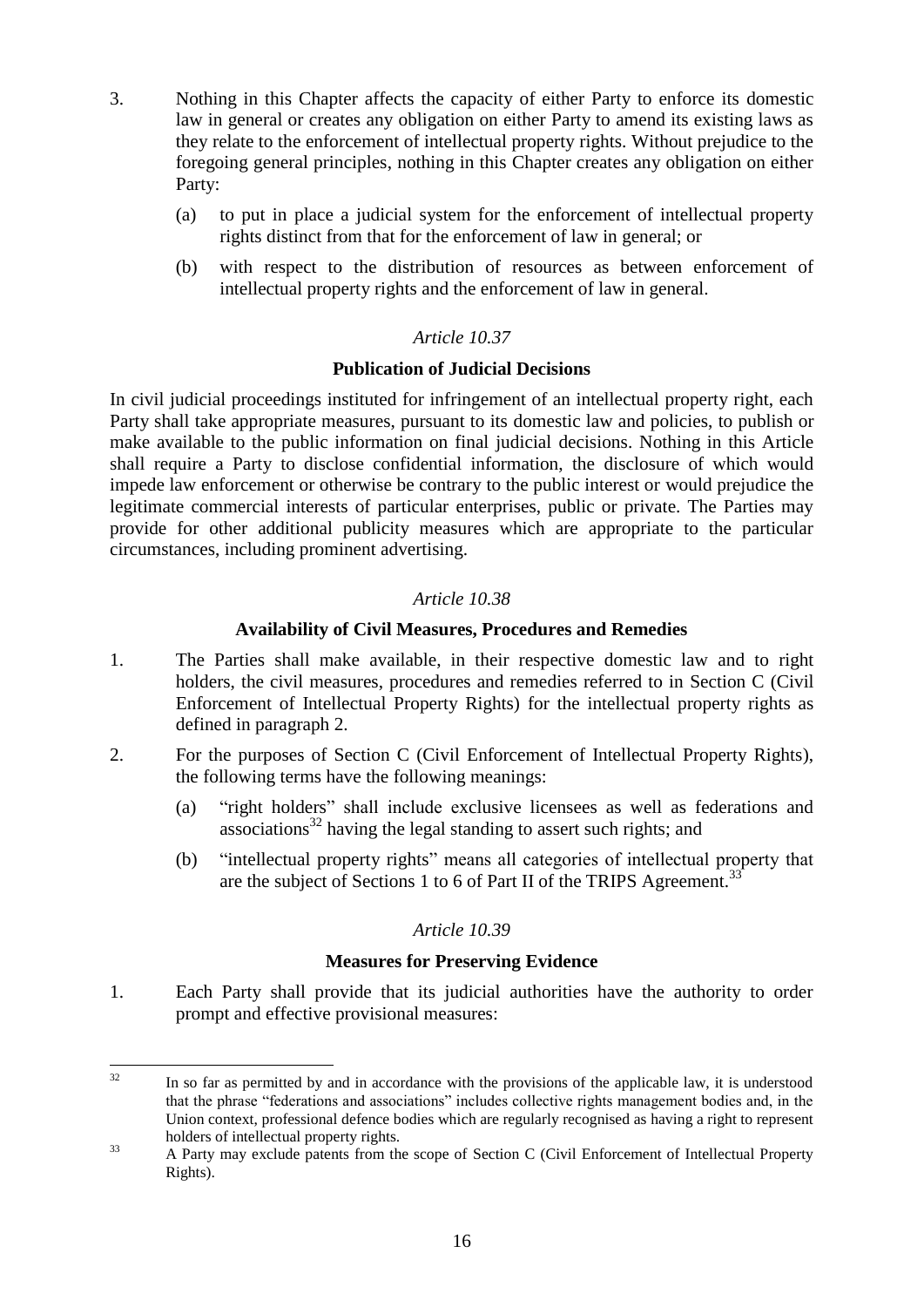- (a) against a party or, where appropriate, a third party over whom the relevant judicial authority exercises jurisdiction, to prevent an infringement of any intellectual property right from occurring, and in particular to prevent goods that involve the infringement of an intellectual property right from entering into the channels of commerce; and
- (b) to preserve relevant evidence in regard to the alleged infringement.
- 2. Each Party shall provide that its judicial authorities have the authority to adopt provisional measures *inaudita altera parte* where appropriate, in particular where any delay is likely to cause irreparable harm to the right holder or where there is a demonstrable risk of evidence being destroyed. In proceedings conducted *inaudita altera parte*, each Party shall provide its judicial authorities with the authority to act expeditiously on requests for provisional measures and to make a decision without undue delay.
- 3. At least in cases of copyright or related rights infringement and trademark counterfeiting, each Party shall provide that, in civil judicial proceedings, its judicial authorities have the authority to order the seizure or other taking into custody of suspect goods, and of materials and implements relevant to the act of infringement, and, at least for trademark counterfeiting, of documentary evidence, either originals or copies thereof, relevant to the infringement.
- 4. Each Party shall provide that its authorities have the authority to require the applicant, with respect to provisional measures, to provide any reasonably available evidence in order to satisfy themselves with a sufficient degree of certainty that the applicant's right is being infringed or that such infringement is imminent, and to order the applicant to provide a security or equivalent assurance sufficient to protect the defendant and to prevent abuse. Such security or equivalent assurance shall not unreasonably deter recourse to procedures for such provisional measures.
- 5. Where the provisional measures are revoked, or where they lapse due to any act or omission by the applicant, or where it is subsequently found that there has been no infringement of an intellectual property right, the judicial authorities shall have the authority to order the applicant, upon request of the defendant, to provide the defendant appropriate compensation for any injury caused by those measures.

### **Evidence and Right of Information**

- 1. Without prejudice to each Party's domestic law governing privilege, the protection of confidentiality or the processing of personal data, each Party shall provide that, in civil judicial proceedings concerning the enforcement of intellectual property rights, its judicial authorities have the authority, upon a justified request of the right holder, to order the infringer or, in the alternative, the alleged infringer, to provide, to the right holder or to the judicial authorities, at least for the purpose of collecting evidence, relevant information as provided for in its applicable laws and regulations that the infringer or alleged infringer possesses or controls.
- 2. The relevant information referred to in paragraph 1 may include information regarding any person involved in any aspect of the infringement or alleged infringement and regarding the means of production or the channels of distribution of the infringing or allegedly infringing goods or services, including the identification of third persons alleged to be involved in the production and distribution of such goods or services and of their channels of distribution.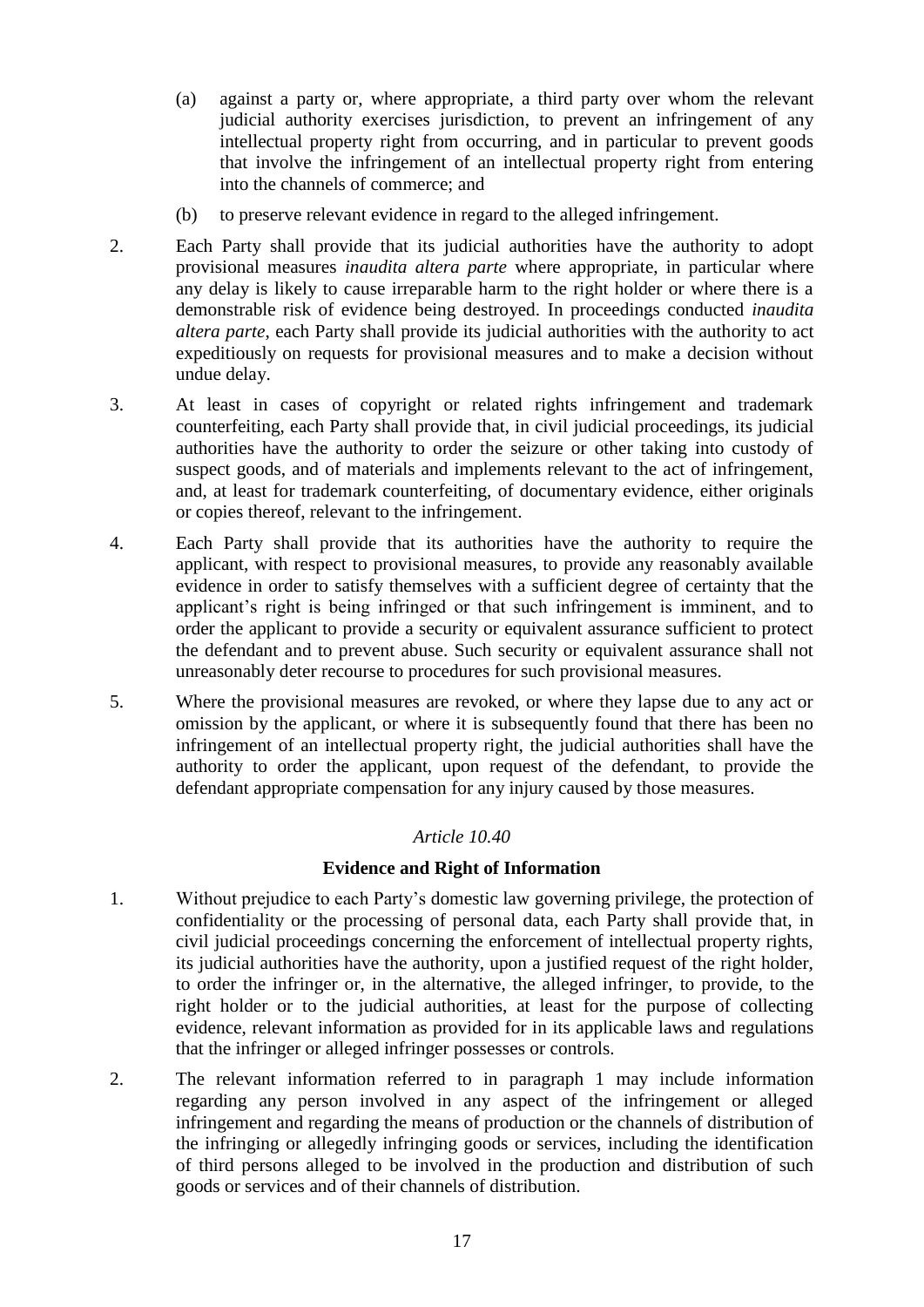#### **Other Remedies**

- 1. Each Party shall provide that, in civil judicial proceedings where a judicial decision is taken finding an infringement of a right holder's intellectual property right, its judicial authorities shall, upon application by the right holder, have the authority to, at least with respect to pirated copyright goods and counterfeit trademark goods:
	- (a) order that such infringing goods be:
		- (i) destroyed, except in exceptional circumstances; or
		- (ii) disposed of outside the channels of commerce in such a manner as to avoid any harm caused to the right holder,

without compensation of any sort; and

- (b) order that materials and implements, the predominant use of which has been in the manufacture or creation of such infringing goods, shall be, without undue delay and without compensation of any sort, destroyed or disposed of outside the channels of commerce in such a manner as to minimise the risks of further infringements.
- 2. In considering any application by a right holder, as referred to in paragraph 1, the need for proportionality between the seriousness of the infringement and the remedies ordered as well as the interests of third parties shall be taken into account.
- 3. The remedies under this Article may be carried out at the expense of the infringer.

### *Article 10.42*

#### **Injunctions**

Each Party shall provide that, in civil judicial proceedings where a judicial decision is taken finding an infringement of a right holder's intellectual property right, its judicial authorities shall, upon application by the right holder, have the authority to issue against the infringer or, where appropriate, against a third party over whom the relevant judicial authority exercises jurisdiction, an injunction aimed at prohibiting the continuation of the infringement. Where provided for by the Party's domestic law, non-compliance with an injunction shall, where appropriate, be subject to a recurring penalty payment with a view to ensuring compliance.

#### *Article 10.43*

#### **Alternative Measures**

Each Party may provide in its domestic law that, in civil judicial proceedings where a judicial decision is taken finding an infringement of a right holder's intellectual property right, in appropriate cases and on application by the person liable to be subject to the measures provided for in Article 10.41 (Other Remedies) and/or Article 10.42 (Injunctions), its judicial authorities have the authority to order pecuniary compensation to be paid to the injured party instead of applying the measures provided for in Article 10.41 (Other Remedies) and/or Article 10.42 (Injunctions), if that person acted unintentionally and without negligence, and if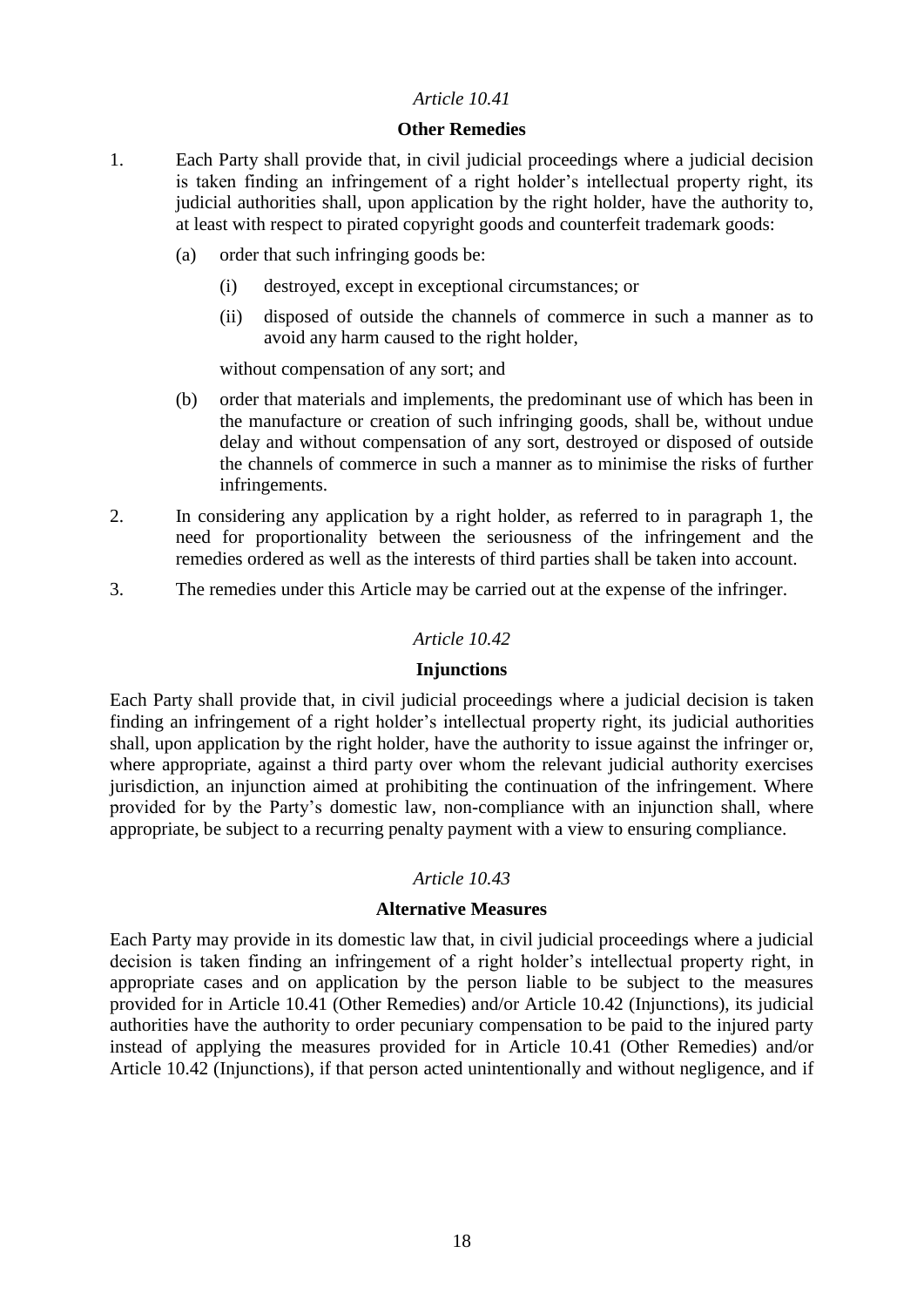execution of the measures in question would cause him disproportionate harm and if pecuniary compensation to the injured party appears reasonably satisfactory.<sup>34</sup>

### *Article 10.44*

### **Damages**

- 1. Each Party shall provide that, in civil judicial proceedings concerning the enforcement of intellectual property rights, its judicial authorities have the authority to order the infringer who, knowingly or with reasonable grounds to know, engaged in infringing activity to pay the right holder damages adequate to compensate for the injury the right holder has suffered as a result of the infringement.
- 2. In determining the amount of damages for infringement of intellectual property rights, a Party's judicial authorities shall have the authority to consider, *inter alia*, any legitimate measure of value the right holder submits, which may include lost profits, the value of the infringed goods or services measured by the market price, or the suggested retail price.<sup>35</sup> At least in cases of copyright or related rights infringement and trademark counterfeiting, each Party shall provide that its judicial authorities have the authority to order the infringer to pay the right holder the infringer's profits that are attributable to the infringement, whether as an alternative to or in addition to or as part of the damages.
- 3. As an alternative to paragraph 2, each Party may provide that its judicial authorities have the authority, in appropriate cases, to set the damages as a lump sum on the basis of elements such as at least the amount of royalties or fees which would have been due if the infringer had requested authorisation to use the intellectual property right in question.
- 4. Nothing in this Article precludes either Party from providing that where the infringer did not, knowingly or with reasonable grounds to know, engage in infringing activity, its judicial authorities may order the recovery of profits or the payment of damages which may be pre-established.

### *Article 10.45*

### **Legal Costs**

Each Party shall provide that its judicial authorities, where appropriate, have the authority to order, at the conclusion of civil judicial proceedings concerning infringement of intellectual property rights, that the prevailing party be awarded payment by the losing party of court costs or fees and appropriate attorney's fees, or any other expenses as provided for under that Party's domestic law.

#### *Article 10.46*

### **Presumptions Relating to Copyright and Related Rights**

 $34$ It is understood that, in the case of Singapore, Singapore may provide that its judicial authorities have the authority to order pecuniary compensation if that person acted unintentionally and without negligence, or if execution of the measures in question would cause him disproportionate harm and if pecuniary compensation to the injured party appears reasonably satisfactory.

<sup>&</sup>lt;sup>35</sup> In the case of the Union, this would also include, in appropriate cases, elements other than economic factors such as the moral prejudice caused to the right holder by the infringement.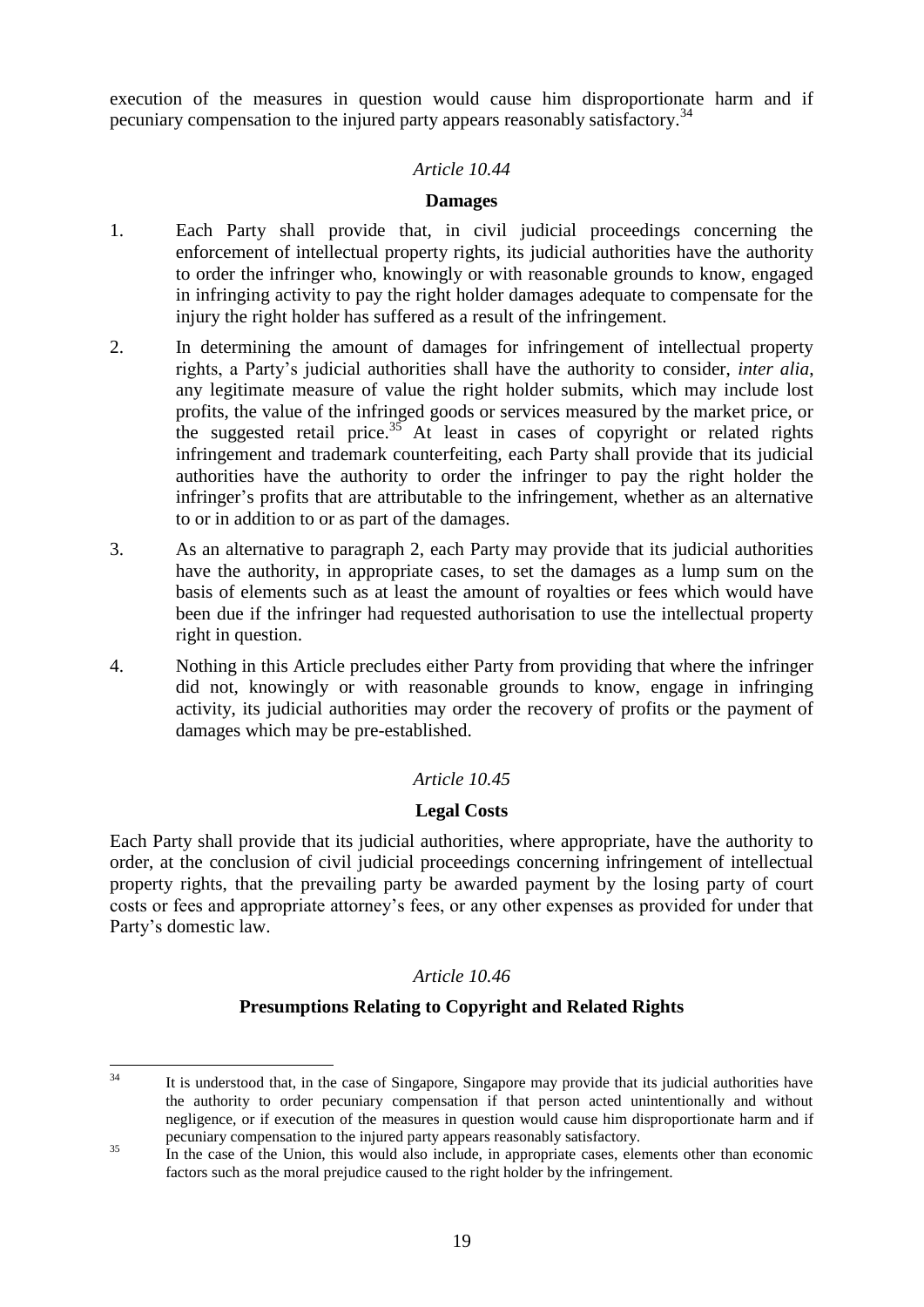In civil proceedings involving copyright or related rights, each Party shall provide for a presumption that, at least with respect to a literary or artistic work, performance or phonogram, in the absence of proof to the contrary, the natural or legal person whose name appears on such work, performance or phonogram in the usual manner, is the right holder and is consequently entitled to institute infringement proceedings.

# *Article 10.47*

### **Liability of Intermediary Service Providers**

- 1. Subject to paragraphs 2 to 6, each Party shall provide exemptions or limitations in its domestic law regarding the liability of, or scope of remedies available against, service providers for infringements of copyright or related rights or trademarks that take place through systems or networks controlled or operated by them or on their behalf.
- 2. The exemptions or limitations referred to in paragraph 1:
	- (a) shall cover the functions of:
		- (i) transmitting, <sup>36</sup> or providing access for material without selection and/or modification of its content<sup>37</sup>; and
		- (ii) caching carried out through an automatic process;  $38$  and
	- (b) may also cover the functions of:
		- (i) storage at the direction of a user of material residing on a system or network controlled or operated by or for the service provider; and
		- (ii) referring or linking users to an online location by using information location tools, including hyperlinks and directories.
- 3. Eligibility for the exemptions or limitations in this Article may not be conditioned on the service provider monitoring its service, or affirmatively seeking facts indicating infringing activity, except to the extent consistent with such technical measures.
- 4. Each Party may prescribe in its domestic law, conditions for service providers to qualify for the exemptions or limitations in this Article. Without prejudice to paragraphs 1 to 3, each Party may establish appropriate procedures for effective notifications of claimed infringement and effective counter-notifications by those whose material is removed or disabled through mistake or misidentification.
- 5. This Article is without prejudice to the availability of defences to the infringement of copyright or related rights, or trademarks, that are of general applicability. This Article shall not affect the possibility of a court or administrative authority, in accordance with each Party's legal system, requiring the service provider to terminate or prevent an infringement.
- 6. Either Party may request consultations with the other Party to consider how to address future functions of a nature similar to those addressed in this Article.

<sup>36</sup>  $\frac{36}{37}$  It is understood that the function of transmission includes the function of routing.

<sup>37</sup> It is understood that the function of providing access for material without selection and/or modification of the content also refers to any means that is used to access the communication network and includes instances where connections are provided for the material.

<sup>&</sup>lt;sup>38</sup> It is understood that the process of caching carried out through an automatic process may refer to the intermediate and temporary storage of material in the course of transmission or providing access to such material.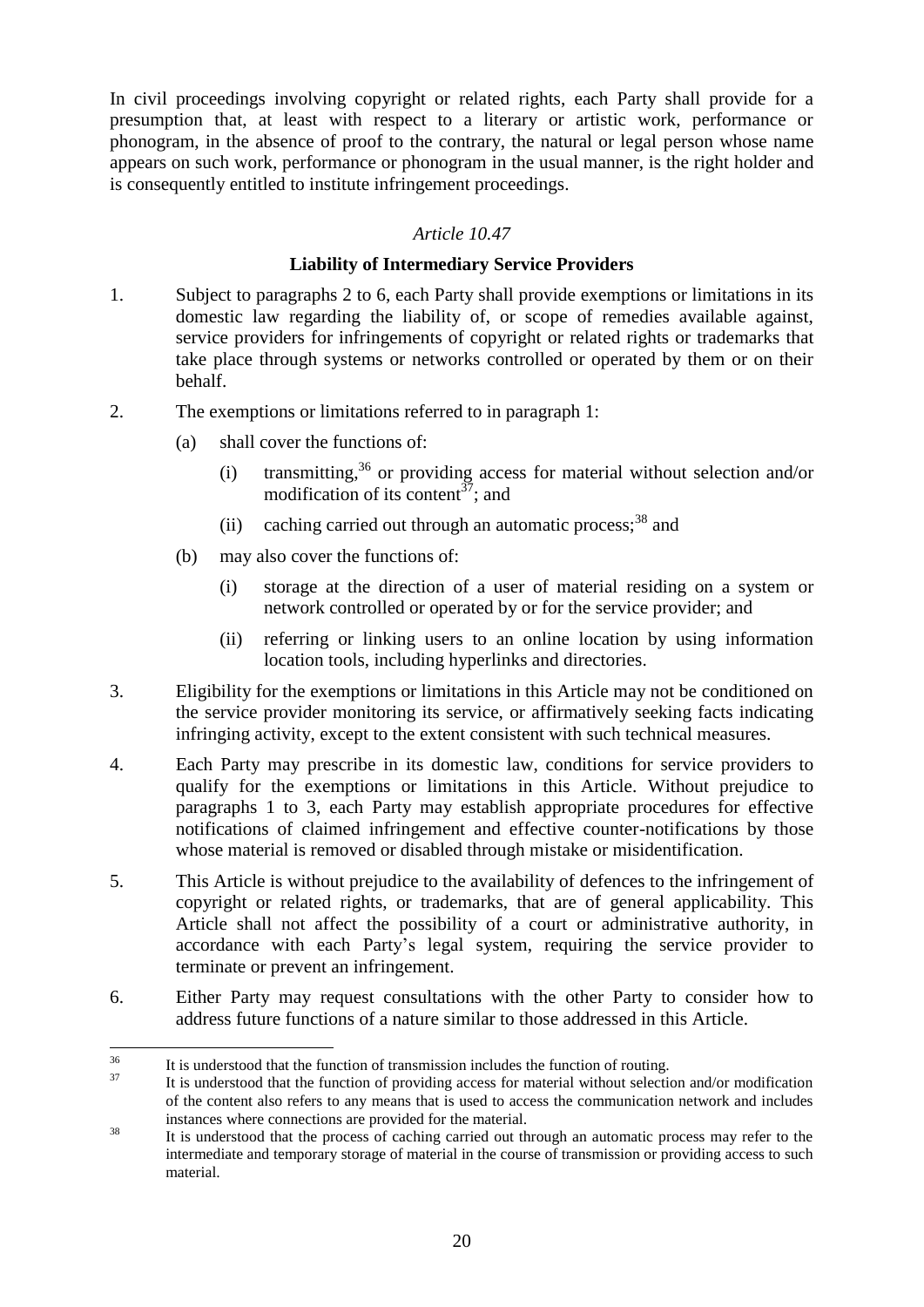### *SECTION D*

#### *Border Measures*

### *Article 10.48*

#### **Definitions**

For the purposes of this Section,

- (a) "counterfeit geographical indication goods" means any goods, including packaging, bearing, without authorisation, a sign which is identical to the geographical indication validly registered in respect of such goods in the territory where the goods are, or which cannot be distinguished in its essential aspects from such a geographical indication and which thereby infringes the rights of the owner or holder of the geographical indication in question under the domestic law of the Party where the goods are;
- (b) "counterfeit trademark goods" means any goods, including packaging bearing, without authorisation, a trademark which is identical to the trademark validly registered in respect of such goods, or which cannot be distinguished in its essential aspects from such a trademark and which thereby infringes the rights of the owner of the trademark in question under the domestic law of the Party where the goods are;
- (c) "goods in transit" means goods the passage of which across the territory of a Party, with or without transhipment, whether or not landed in the territory of the Party, warehousing, breaking bulk, or change in the mode of transport or conveyance, is only a portion of a complete journey beginning and terminating beyond the frontier of the Party across which territory the traffic passes;
- (d) "pirated copyright goods" means any goods which are copies made without the consent of the right holder or of a person duly authorised by the right holder in the country of production, and which are made directly or indirectly from an article where the making of that copy would have constituted an infringement of a copyright or a related right under the domestic law of the Party where the goods are;
- (e) "pirated design goods" means any goods in respect of which the design is registered and to which that design or a design not substantially different from it has been applied without the consent of the right holder or of a person duly authorised by the right holder in the country of production, where the making of those goods would have constituted an infringement under the domestic law of the Party where the goods are.

#### *Article 10.49*

#### **Scope of Border Measures**

- 1. Without prejudice to paragraph 3, each Party shall adopt or maintain procedures with respect to goods under customs control under which a right holder may request its competent authorities to suspend the release of suspect:
	- (a) counterfeit trademark goods;
	- (b) pirated copyright goods;
	- (c) counterfeit geographical indication goods; and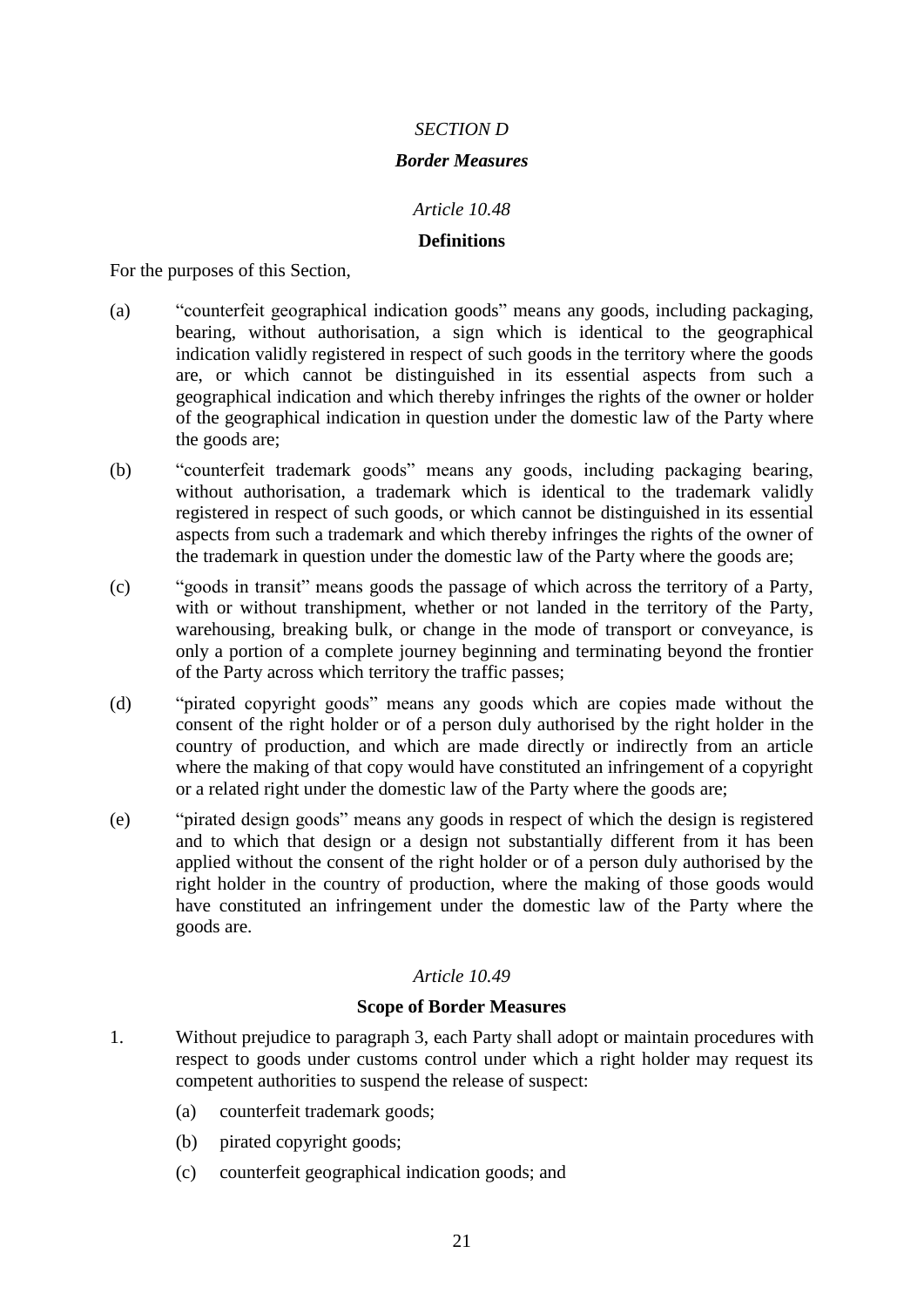- (d) pirated design goods.
- 2. Each Party shall adopt or maintain procedures with respect to goods under customs control, under which its competent authorities may act upon their own initiative to suspend the release of suspect:<sup>39</sup>
	- (a) counterfeit trademark goods;
	- (b) pirated copyright goods; and
	- (c) counterfeit geographical indication goods.
- 3. The Parties shall not have the obligation to provide for the procedures referred to in paragraphs 1 and 2 with regards to goods in transit. This is without prejudice to paragraph 2 of Article 10.51 (Cooperation).
- 4. Singapore shall fully implement the obligations of paragraphs 1 and 2 ideally within two but no later than three years of the entry into force of this Agreement with regard to procedures with respect to:
	- (a) counterfeit geographical indication goods; and
	- (b) pirated design goods.

# **Identification of Shipments**

To facilitate the effective enforcement of intellectual property rights, the customs authorities shall adopt a range of approaches to identify shipments containing counterfeit trademark goods, pirated copyright goods, pirated design goods, and counterfeit geographical indication goods. These approaches include risk analysis techniques based, *inter alia*, on information provided by right holders, intelligence gathered and cargo inspections.

# *Article 10.51*

### **Cooperation**

- 1. The Parties agree to cooperate with a view to eliminating international trade in goods infringing intellectual property rights. For this purpose, they shall, in particular, exchange information and arrange for cooperation, to be mutually agreed between their customs authorities, with regard to trade in counterfeit trademark goods, pirated copyright goods, pirated design goods, or counterfeit geographical indication goods.
- 2. For shipments of goods transiting or transhipped through the territory of a Party and destined for the territory of the other Party, which are suspected of being counterfeit or pirated, the Parties shall, upon their own initiative or upon request of the other Party, provide available information to the other Party to enable effective enforcement against those shipments. The Parties may not provide information which is submitted confidentially by the shipper, shipping line or its agent.

# *SECTION E*

39

The Parties will review the possibility of including pirated design goods within the scope of paragraph 2 of this Article within three years after the entry into force of this Agreement. The Parties may, by decision in the Trade Committee, amend paragraph 2 of this Article as a result of such review.